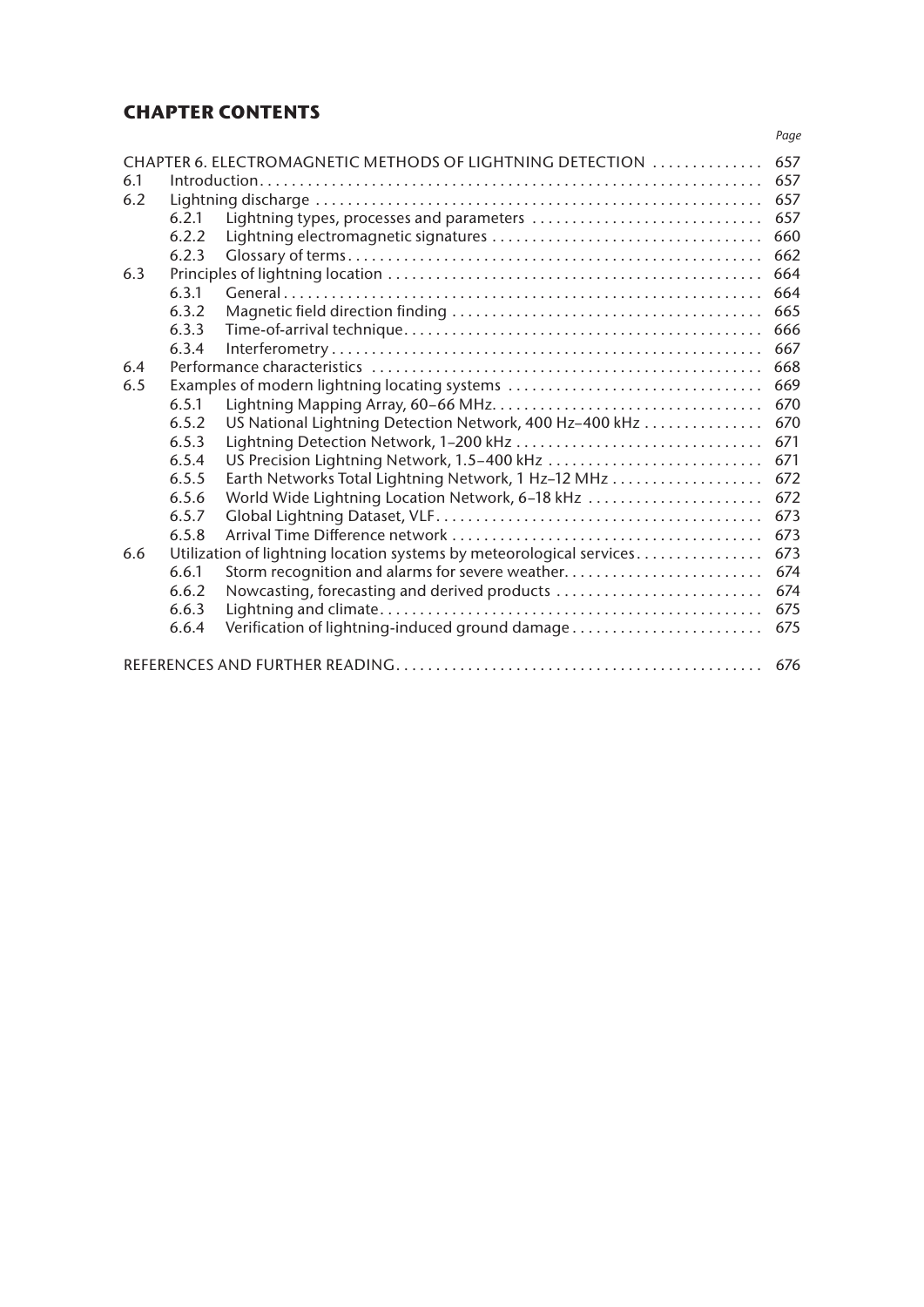# **CHAPTER 6. ELECTROMAGNETIC METHODS OF LIGHTNING DETECTION**

# 6.1 **INTRODUCTION**

There are many individual physical processes in cloud and ground lightning flashes. Each of these processes is associated with characteristic electric and magnetic fields. Lightning is known to emit significant electromagnetic energy in the radio-frequency range from below 1 Hz to near 300 MHz, with a peak in the frequency spectrum near 5 to 10 kHz for lightning at distances beyond 50 km or so. Further, electromagnetic radiation from lightning is detectable at even higher frequencies, for example, in the microwave (300 MHz to 300 GHz) and, obviously, in visible light (roughly  $10^{14}$  to  $10^{15}$  Hz). At frequencies higher than that of the spectrum peak, the spectral amplitude varies roughly inversely proportional to the frequency up to 10 MHz or so and inversely proportional to the square root of frequency from about 10 MHz to 10 GHz. Also, lightning is known to produce X-rays (up to  $10^{20}$  Hz or more), although at ground level they are usually not detectable beyond a kilometre or so from the source. In general, any observable electromagnetic signal from a lightning source can be used to detect and locate the lightning process that produced it. In addition to electromagnetic radiation, lightning produces the acoustic radiation that can be also used for lightning location. The acoustic locating techniques, acoustic signal time of arrival and acoustic ray tracing are not further discussed here.

# 6.2 **LIGHTNING DISCHARGE**

Lightning can be defined as a transient, high-current (typically tens of kiloamperes) electric discharge in air whose length is measured in kilometres. As for any discharge in air, lightning channel is composed of ionized gas, that is, of plasma, whose peak temperature is typically 30 000 K, about five times higher than the temperature of the surface of the Sun. Lightning was present on Earth long before human life evolved, and it may even have played a crucial role in the evolution of life on our planet. The global lightning flash rate is some tens to a hundred per second or so. Each year, some 25 million cloud-to-ground lightning discharges (note that, on average, about three quarters of lightning discharges are confined to the cloud, that is, do not involve ground) occur in the United States alone, killing more people than tornadoes and hurricanes. Lightning initiates many forest fires, and over 30% of all electric power line failures are lightning related. Each commercial aircraft is struck by lightning on average once a year. A lightning strike to an unprotected object or system can be catastrophic.

## 6.2.1 **Lightning types, processes and parameters**

About 90% or more of global cloud-to-ground lightning is accounted for by negative (negative charge is effectively transported to the ground) downward (the initial process begins in the cloud and develops in a downward direction) lightning. Other types of cloud-to-ground lightning include positive downward, negative upward, and positive upward discharges. There are also bipolar lightning discharges sequentially transferring both positive and negative charges during the same flash. The basic elements of the negative downward lightning discharge are termed component strokes or just strokes. Each discharge (or flash) typically contains 3 to 5 strokes, the observed range being 1 to 26. Roughly half of all lightning discharges to Earth strike ground at more than one point, with the spatial separation between the channel terminations being up to many kilometres. The two major lightning processes comprising a stroke are termed the leader and the return stroke, which occur as a sequence with the leader preceding the return stroke. The following discussion considers lightning discharges in more detail. Rakov and Uman (2003) and references therein contain more details.

Two photographs of a negative cloud-to-ground discharge are shown in Figures 6.1(a) and 6.1(b). The image in Figure 6.1(a) was obtained using a stationary camera, while the image in Figure 6.1(b) was captured with a separate camera that was moved horizontally during the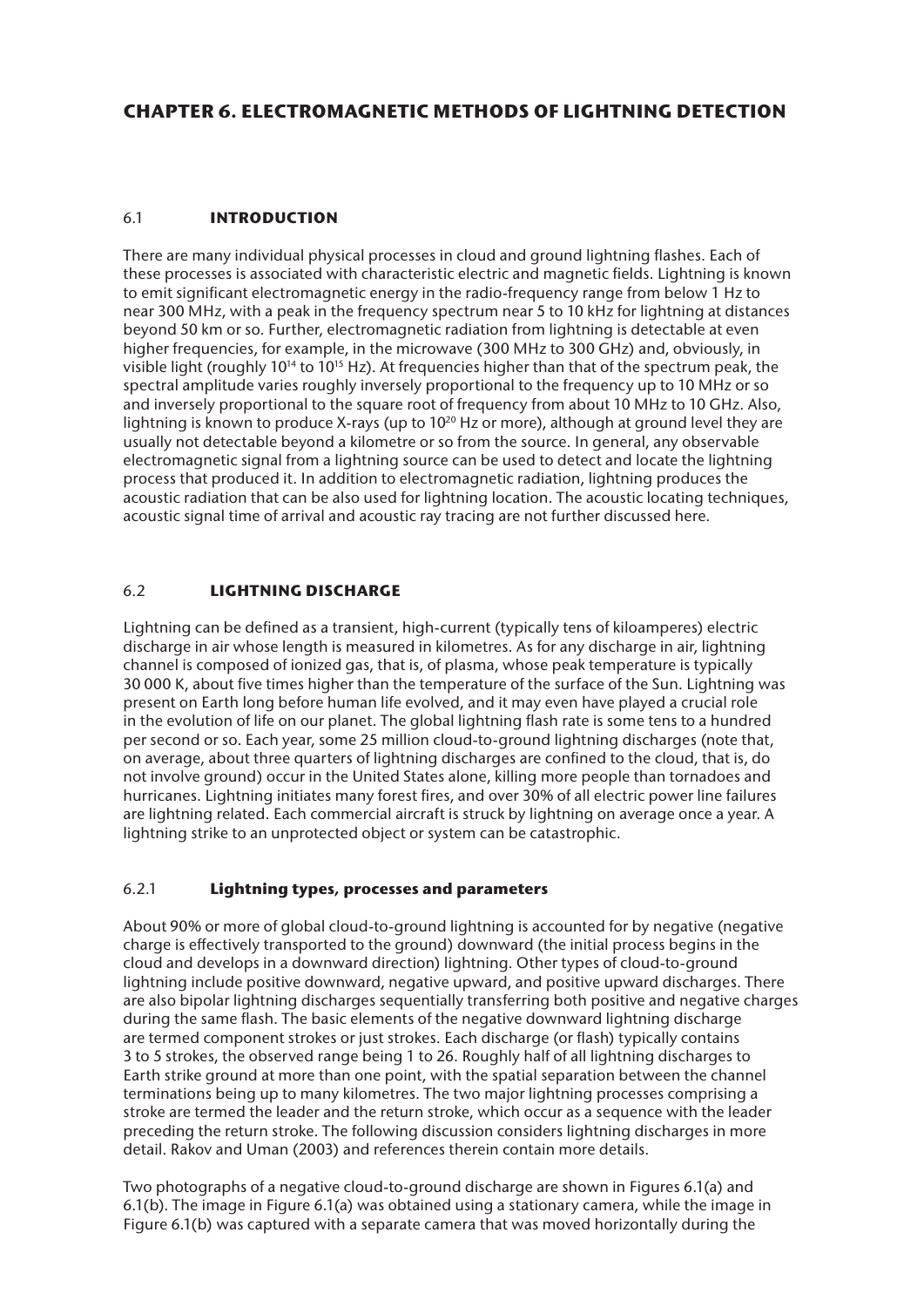

**Figure 6.1. Lightning flash which appears to have at least 7 (perhaps as many as 10) separate ground strike points. Image (a) is a still photograph and image (b) a streaked photograph. Some of the strike points are associated with the same stroke having separate branches touching ground, while others are associated with different strokes taking different paths to ground. Adapted from Hendry (1993)**

time of the flash. As a result, the latter image is time resolved showing seven distinct luminous channels between the cloud and ground. The dark intervals between these channels are typically of the order of tens of milliseconds and explain why lightning often appears to the human eye to flicker. Each luminous channel corresponds to an individual stroke, the first stroke being on the far right (time advances from right to left). The first two strokes are branched, and the downward direction of branches indicates that this is a downward lightning flash.

Sketches of still and time-resolved images of the three-stroke lightning flash are shown in Figures 6.2(a) and 6.2(b), respectively. A sketch of the corresponding current at the channel base is shown in Figure 6.2(c). In Figure 6.2(b), time advances from left to right, and the timescale is not continuous. Each of the three strokes in Figure 6.2(b), represented by its luminosity as a function of height above ground and time, is composed of a downward-moving process, termed a leader, and an upward-moving process, termed a return stroke (RS). The leader creates a conducting path between the cloud charge source region and ground and distributes negative charge from the cloud source region along this path. The return stroke traverses that path moving from ground toward the cloud charge source region and neutralizes the negative leader charge. Thus, both leader and return-stroke processes serve to effectively transport negative charge from the cloud to ground. As seen in Figure 6.2(b), the leader initiating the first return stroke differs from the leaders initiating the two subsequent strokes (all strokes other than the first are termed subsequent strokes). In particular, the first-stroke leader appears optically to be an intermittent process, hence the term stepped leader (SL), while the tip of a subsequent-stroke leader appears to move continuously. The continuously moving subsequent-stroke leader tip appears on streak photographs as a downward-moving dart, hence the term dart leader (DL). The apparent difference between the two types of leaders is related to the fact that the stepped leader develops in virgin air, while the dart leader follows the pre-conditioned path of the preceding stroke or strokes. Sometimes a subsequent leader exhibits stepping while propagating along a previously formed channel; in which case it is referred to as a dart-stepped leader. There are also so-called chaotic subsequent-stroke leaders. All types of leaders produce bursts of X-ray emission with energies typically up to 250 keV (twice the energy of a chest X-ray) (Dwyer, 2005).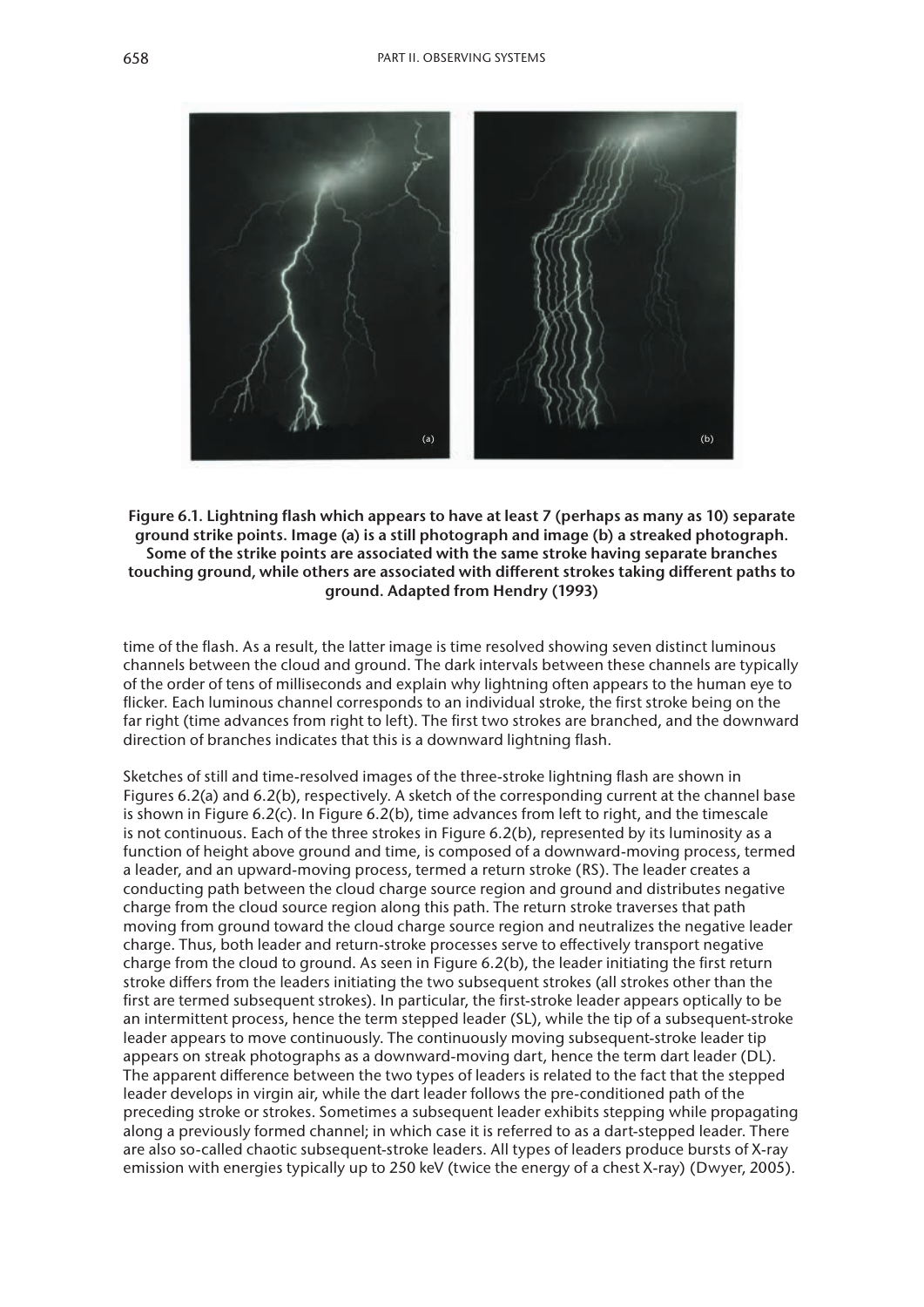

### **Figure 6.2. Drawing showing the luminosity of a three-stroke ground flash and the corresponding current at the channel base. Figure (a) is a still-camera image, (b) a streakcamera image, and (c) a channel-base current.**

The electric potential difference between a downward-moving stepped-leader tip and ground is probably some tens of megavolts, comparable to or a considerable fraction of that between the cloud charge source and ground. The magnitude of the potential difference between two points, one at the cloud charge source and the other on ground, is the line integral of electric field intensity between those points. The upper and lower limits for the potential difference between the lower boundary of the main negative charge region and ground can be estimated by multiplying, respectively, the typical observed electric field in the cloud, 10<sup>5</sup> V/m, and the expected electric field at ground under a thundercloud immediately prior to the initiation of lightning, 104 V/m, by the height of the lower boundary of the negative charge centre above ground, 5 km or so. The resultant range is 50 to 500 MV.

When the descending stepped leader attaches to the ground, the first return stroke begins. The first return-stroke current measured at ground rises to an initial peak of about 30 kA in some microseconds and decays to half-peak value in some tens of microseconds. The return stroke effectively lowers to ground the several coulombs of charge originally deposited on the steppedleader channel including all the branches, as well as any additional cloud charge that may enter the return-stroke channel.

Once the bottom of the dart-leader channel is connected to the ground, the second (or any subsequent) return-stroke wave is launched upward, which again serves to neutralize the leader charge. The subsequent return-stroke current at ground typically rises to a peak value of 10 to 15 kA in less than a microsecond and decays to half-peak value in a few tens of microseconds.

The high-current return-stroke wave rapidly heats the channel to a peak temperature near or above 30 000 K and creates a channel pressure of 1 MPa or more, resulting in channel expansion, intense optical radiation and an outward propagating shock wave that eventually becomes the thunder (sound wave) we hear at a distance.

The impulsive component of the current in a return stroke (usually subsequent) is often followed by a continuing current which has a magnitude of tens to hundreds of amperes and a duration of up to hundreds of milliseconds. Continuing currents with a duration in excess of 40 ms are traditionally termed long continuing currents. Between 30% and 50% of all negative cloud-toground flashes contain long continuing currents. Current pulses superimposed on continuing currents, as well as the corresponding enhancements in luminosity of the lightning channel, are referred to as M-components.

There is a special type of lightning that is thought to be the most intense natural producer of HF-VHF (3–300 MHz) radiation on Earth. It is referred to as compact intracloud discharge (CID). Compact intracloud discharges were first reported by Le Vine (1980) and received their name (Smith et al., 1999) due to their relatively small (hundreds of metres) spatial extent. They tend to occur at high altitudes (mostly above 10 km), appear to be associated with strong convection (however, even the strongest convection does not always produce CIDs), tend to produce less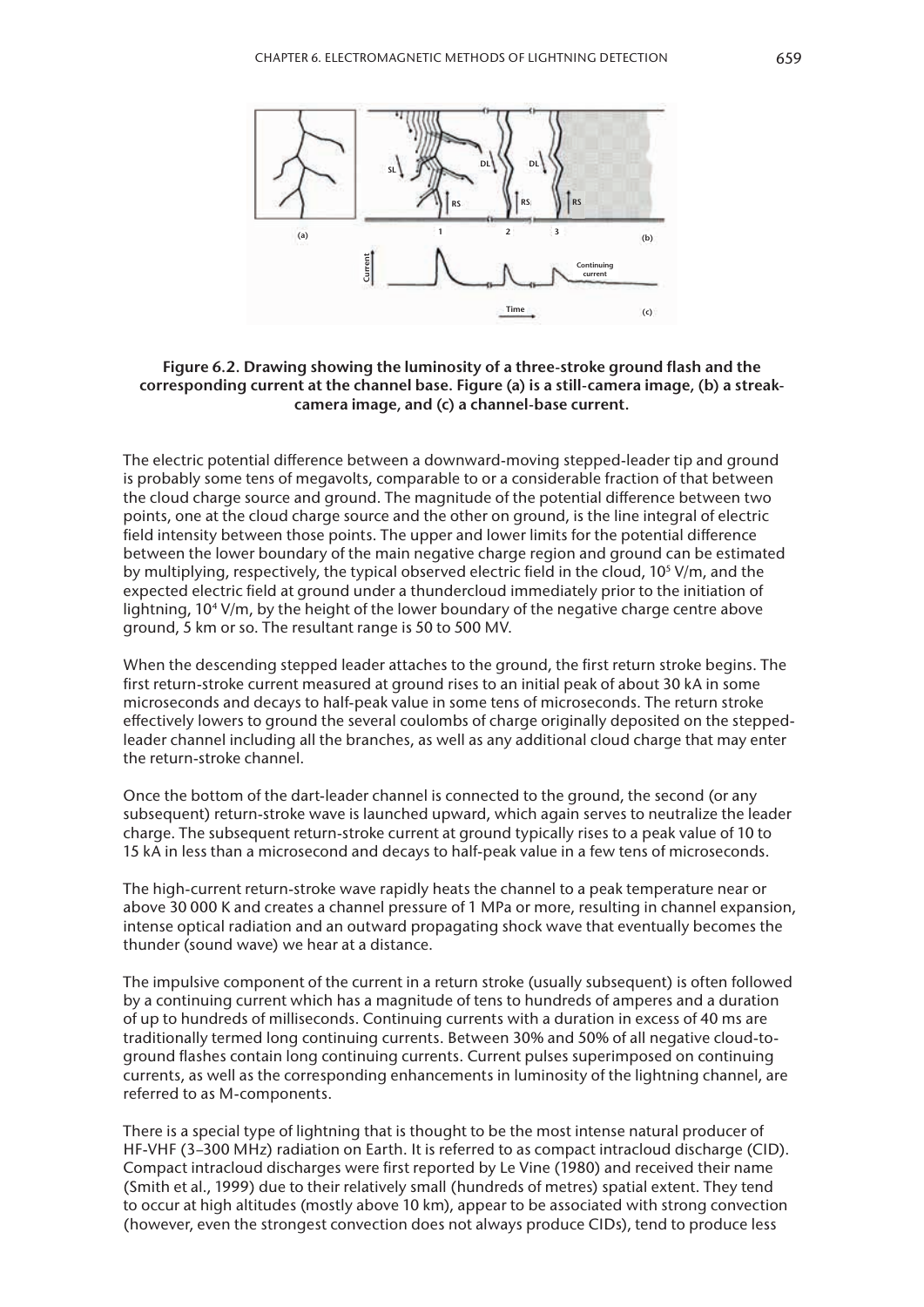light than other types of lightning discharges, and produce single bipolar electric field pulses (narrow bipolar pulses or NBPs) having typical full widths of 10 to 30 *µ*s and amplitudes of the order of 10 V/m at 100 km, which is comparable to or higher than for return strokes in cloud-toground flashes. As an illustration of intensity of wideband electromagnetic signature of CIDs, 48 CIDs examined in detail by Nag et al. (2010) were recorded by 4 to 22 (11 on average) stations of the US National Lightning Detection Network (NLDN), whose average baseline is 300–350 km.

# 6.2.2 **Lightning electromagnetic signatures**

Both cloud-to-ground and cloud lightning discharges involve a number of processes that produce characteristic electromagnetic field signatures. Salient characteristics of measured electric and magnetic fields generated by various lightning processes at distances ranging from tens to hundreds of kilometres are briefly reviewed below. The emphasis is put on those processes which produce substantial microsecond- and submicrosecond-scale field variations.

The table below summarizes essentially all identifiable lightning radiation field signatures as recorded at ground. Note that apparently there is no characteristic microsecond-scale field signature associated with lightning K- and M- processes. Besides return strokes (the first row) and compact intracloud discharges (the last row), the pulses produced by lightning processes represented in the table occur in sequences with submillisecond-interpulse intervals. Leader pulses (second and third rows) are presumably emitted by the lower portion of the channel to ground just prior to the initiation of a return stroke, while both initial breakdown pulses (fourth and fifth rows) and regular pulse bursts (sixth row) are produced by lightning processes occurring inside the cloud. Characterization given below concerns both the overall pulse sequences and individual pulses.

# **Negative ground flashes**

The typical microsecond-scale pulse structure of naturally occurring negative ground discharges, as observed at ground, includes an initial sequence of pulses (usually called initial or preliminary breakdown pulses) followed, typically some milliseconds to some tens of milliseconds later, by 3 to 5 relatively large return-stroke pulses spaced several tens of milliseconds apart. The duration of the initial sequence of pulses is typically a few milliseconds. Individual pulse waveforms characteristic of the preliminary breakdown in negative ground flashes are shown in Figure 6.3(a). The initial polarity of the preliminary breakdown pulses is usually the same as that of the following return-stroke pulse. The initial breakdown pulses can have amplitudes comparable to or even exceeding that of the corresponding return-stroke pulses. Just prior to the first return-stroke pulse and prior to some subsequent return-stroke pulses there are pulse sequences, in the former case associated with the stepped-leader process and in the latter case with dart-stepped (regular pulse train) or chaotic (irregular pulse train) leader processes. These pulse sequences have been observed to last for some tens of hundreds of microseconds, and the pulse amplitudes are one to two orders of magnitude smaller than the corresponding returnstroke pulse amplitude. The stepped-leader pulses are seen just prior to the return-stroke pulse in Figure 6.4(a), before *t* = 0. A rather irregular pulse train, indicative of chaotic leader, is seen prior to the subsequent return-stroke pulse (before *t* = 0) in Figure 6.4(b). Usually there is a relatively quiet millisecond-scale gap between the preliminary breakdown pulse sequence and the beginning of pronounced stepped-leader pulses. The intervals between the return-stroke pulses, and the interval of some tens of milliseconds following the last return-stroke pulse, contain regular pulse bursts of relatively small amplitude and some other, usually irregular, pulse activity. Pulse peaks in regular pulse bursts are approximately two orders of magnitude smaller than return-stroke initial field peaks in the same flash. As seen in the table, the regular pulse bursts are very similar in their characteristics to the pulse sequences associated with dart-stepped leaders. The geometric mean initial electric field peak normalized to 100 km for negative first strokes, about 6 V/m, is about a factor of two larger than for negative subsequent strokes, about 3 V/m. The geometric mean time interval between return-stroke pulses is 60 ms.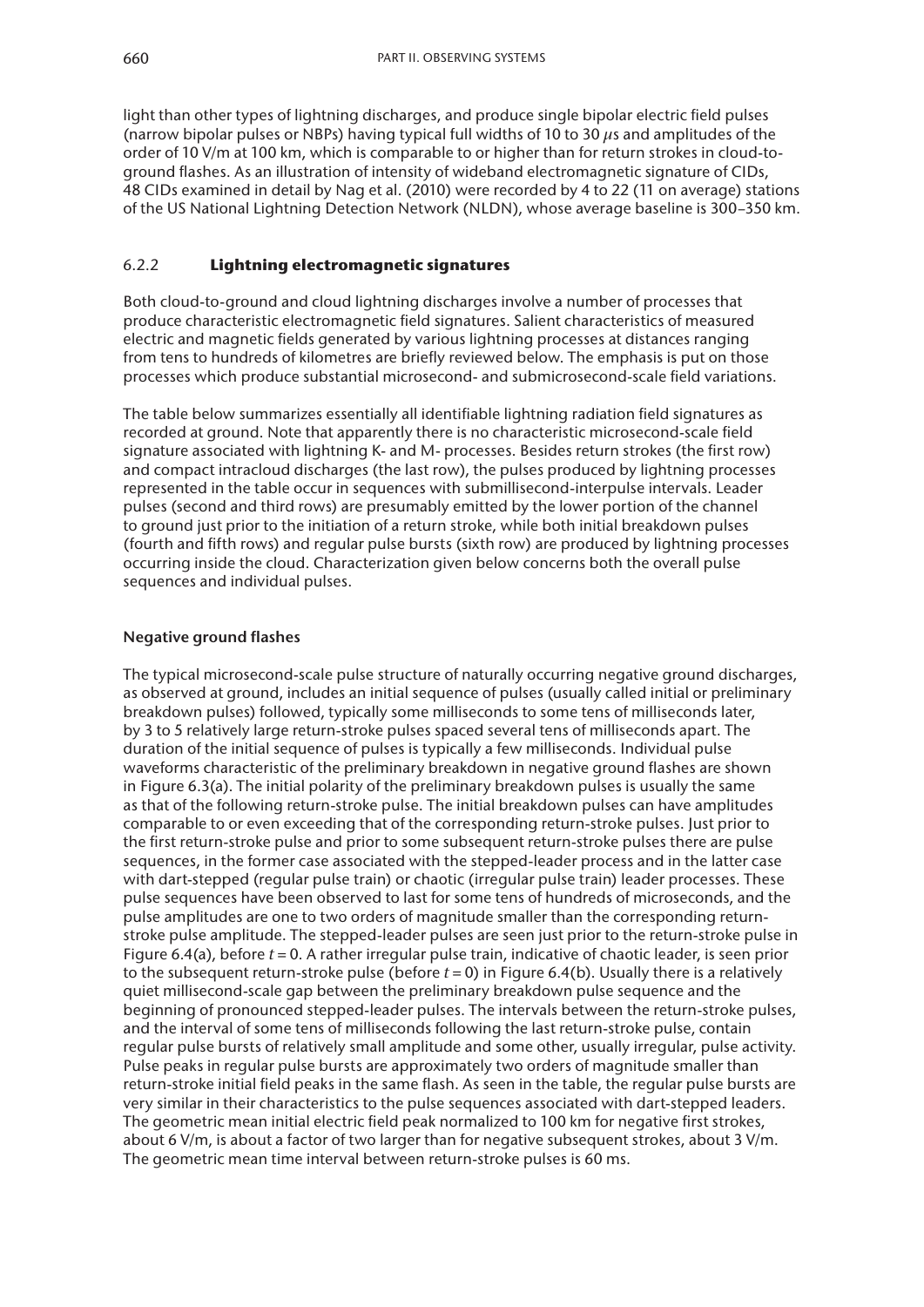| Type of pulses                                                      | Dominant polarity<br>(atmospheric<br>electricity sign<br>convention)     | Typical total pulse<br>duration $(\mu s)$ | <b>Typical time</b><br>interval between<br>pulses $(\mu s)$ | Comments                                                                                                            |
|---------------------------------------------------------------------|--------------------------------------------------------------------------|-------------------------------------------|-------------------------------------------------------------|---------------------------------------------------------------------------------------------------------------------|
| Return stroke in<br>negative ground flashes                         | Positive                                                                 | $30 - 90$<br>(zero-crossing time)         | $60 \times 10^{3}$                                          | 3-5 pulses per<br>flash                                                                                             |
| Stepped leader in<br>negative ground flashes                        | Positive                                                                 | $1 - 2$                                   | $15 - 25$                                                   | Within 200 $\mu$ s just<br>prior to a return<br>stroke                                                              |
| Dart-stepped leader in<br>negative ground flashes                   | Positive                                                                 | $1 - 2$                                   | $6 - 8$                                                     | Within 200 $\mu$ s just<br>prior to a return<br>stroke                                                              |
| Initial breakdown in<br>negative ground flashes                     | Positive                                                                 | $20 - 40$                                 | $70 - 130$                                                  | Some milliseconds<br>to some tens<br>of milliseconds<br>before the first<br>return stroke                           |
| Initial breakdown in<br>cloud flashes                               | Negative                                                                 | $50 - 80$                                 | 600-800                                                     | The largest pulses<br>in a flash                                                                                    |
| Regular pulse burst<br>in both cloud and<br>negative ground flashes | <b>Both polarities</b><br>are about equally<br>probable                  | $1 - 2$                                   | $5 - 7$                                                     | Occur later in a<br>flash; 20-40 pulses<br>per burst                                                                |
| Compact intracloud<br>discharge (narrow<br>bipolar event)           | <b>Both polarities</b><br>occur, with<br>negative being<br>more frequent | $10 - 30$                                 |                                                             | Typically not<br>preceded or<br>followed by any<br>other lightning<br>process within<br>hundreds of<br>milliseconds |

#### **Characterization of microsecond-scale electric field pulses associated with various lightning processes (adapted from Rakov, 1999)**

Notes:

a Polarity refers to the polarity of the initial half cycle in the case of bipolar pulses.

b According to the atmospheric electricity sign convention, a downward-directed electric field vector is assumed to be positive.

#### **Positive ground flashes**

Positive flashes usually contain a single return stroke (although up to four strokes per flash have been observed) whose microsecond-scale electric and magnetic field waveforms are similar to those characteristic of negative first return strokes, except for the initial polarity. An example of positive return-stroke electric field waveform is given in Figure 6.4(c). Small pulses seen before *t* = 0 in Figure 6.4(c) are indicative of a stepped-leader process. As opposed to negative first strokes, these pulses are detected only in about one third of field waveforms. The mean initial electric field peak normalized to 100 km for positive first strokes is about a factor of two larger than for negative first strokes. Positive strokes to ground can be initiated in a way similar to how negative lightning flashes are initiated (see above) or they can be by-products of extensive cloud discharges.

### **Cloud flashes**

The typical pulse structure that is observed in naturally occurring cloud discharges includes an initial sequence (or sequences) of pulses of relatively large amplitude, spaced some hundreds of microseconds apart and occurring within the first several to a few tens of milliseconds, followed by a number of regular pulse bursts of significantly smaller amplitude. Pulses within the burst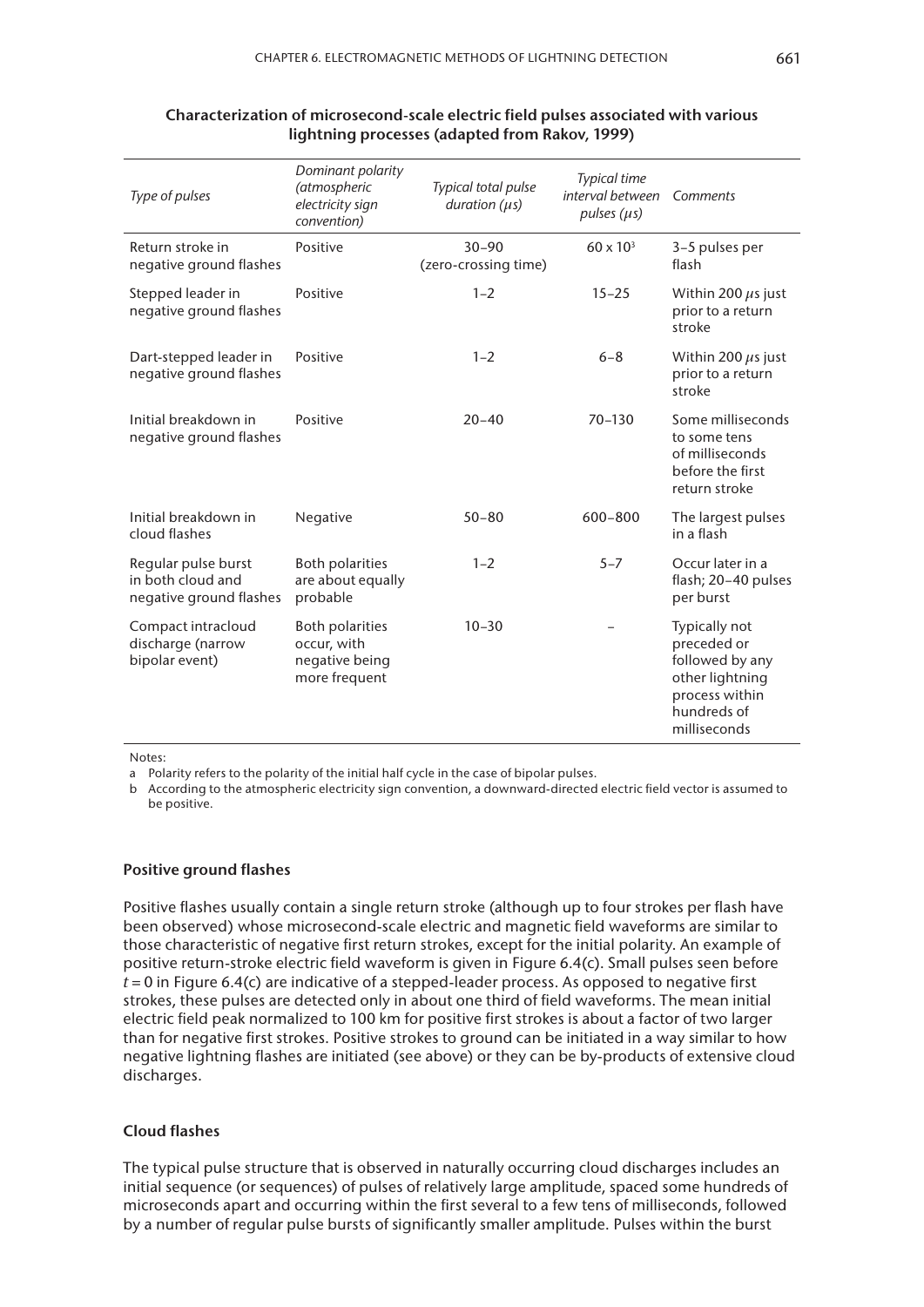

### **Figure 6.3. Examples of electric field (***E***) pulse waveforms characteristic of (a) the initial breakdown in negative ground (CG) flashes, (b) the initial breakdown in cloud (IC) flashes, and (c) compact intracloud discharges (CIDs). Positive electric field (atmospheric electricity sign convention) deflects upward. (Adapted from Rakov, 1999)**

are several microseconds apart, with each burst lasting for some hundreds of microseconds. Individual pulse waveforms characteristic of the initial breakdown in cloud flashes are shown in Figure 6.3(b). The initial polarity of these pulses tends to be opposite to that of the initial breakdown pulses in negative ground flashes. There are also microsecond-scale pulses, with amplitudes appreciably lower than those of the initial breakdown pulses, which are dispersed, as opposed to clustering in bursts, throughout the flash. Some of these smaller and often irregular pulses are associated with step-like K changes (field signatures of K-processes). K changes typically occur in the late stage of the cloud flash and are separated by many tens of milliseconds.

#### **Compact intracloud discharges**

An example of electric field signature of compact intracloud discharges (also called narrow bipolar events) is given in Figure 6.3(c). These pulses have peaks and peak time derivatives comparable to those of return strokes in ground flashes.

### 6.2.3 **Glossary of terms**

*Atmospheric electricity sign convention*: Electric field sign convention according to which a downward-directed field vector is defined as positive.

*Bipolar lightning*: Lightning discharges sequentially transferring both positive and negative charges to ground during the same flash.

*Cloud flash*: Flash that does not contact the ground.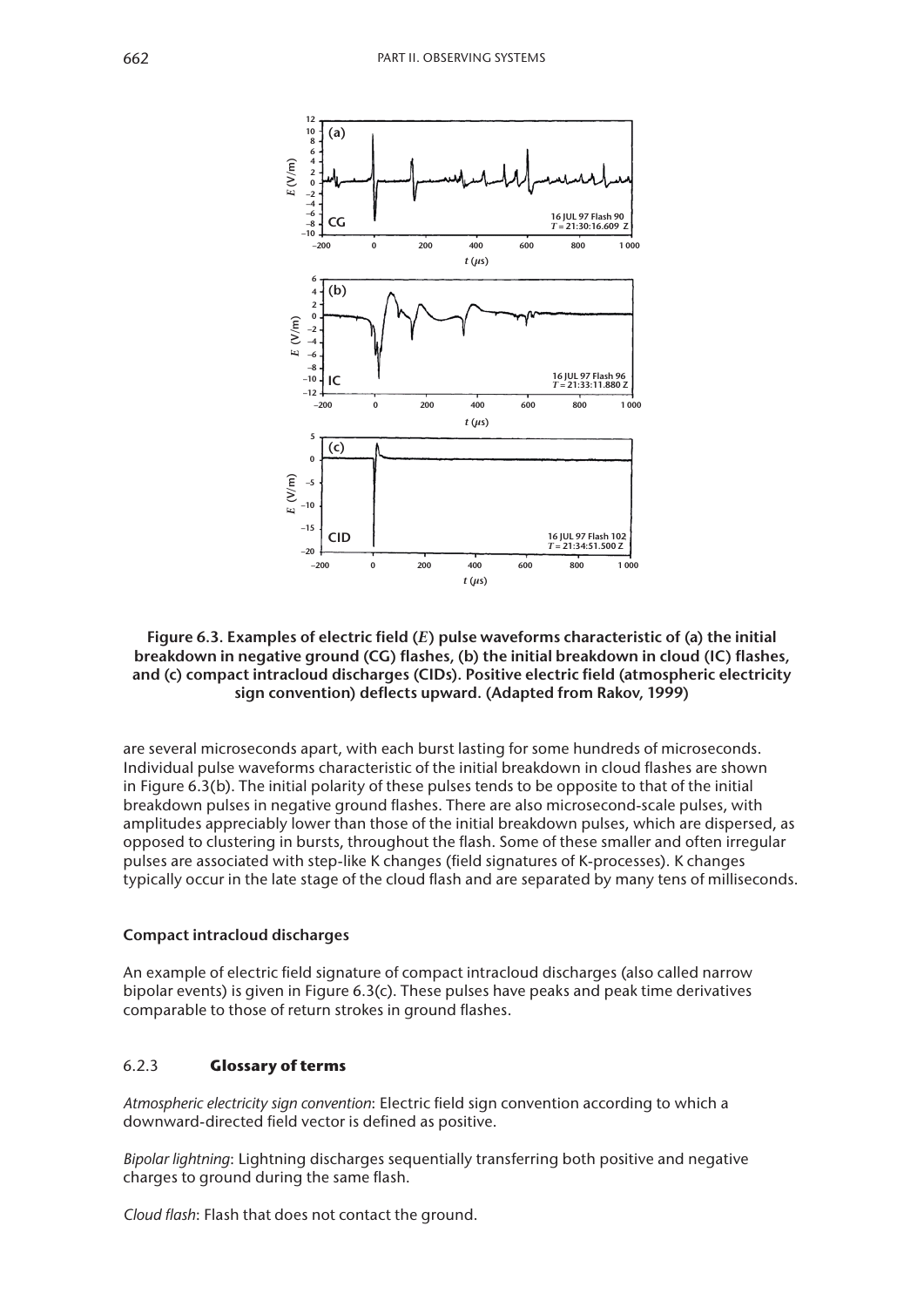

### **Figure 6.4. Examples of electric field pulse waveforms for (a) the negative first stroke, (b) the negative subsequent stroke, and (c) the positive first stroke. All three events have been detected by the US National Lightning Detection Network (NLDN), and their NLDN-reported**  characteristics (estimated peak current  $I_{p'}$  and distance  $R$ ) are given on the plots. See also **caption of Figure 6.3. (Adapted from Rakov, 1999)**

*Cloud-to-ground (CG) flash, ground flash*: Flash that contains at least one return stroke.

*Cloud lightning*: Lightning discharges that do not involve ground.

*Compact intracloud discharge (CID)*: A small-spatial-scale (typically hundreds of metres) lightning discharge in the cloud that is thought to be the most intense natural producer of HF-VHF (3– 300 MHz) radiation on Earth.

*Continuing current*: A steady current immediately following some return-stroke current pulses.

*Discharge*: Often used synonymously with *flash*.

*Downward cloud-to-ground lightning*: Lightning discharges to ground initiated by descending leaders from the cloud.

*Event*: Specific part of a flash, typically any isolated signal measured during a flash.

*Flash, lightning flash*: Complete neutralization process that involves many events (leaders, strokes, K-processes, continuing currents, etc.) within a time interval of typically about 1 s; refers to a cloud flash or a ground flash.

*Ground flash density*: The number of ground flashes per unit area per unit of time (usually per square kilometre per year).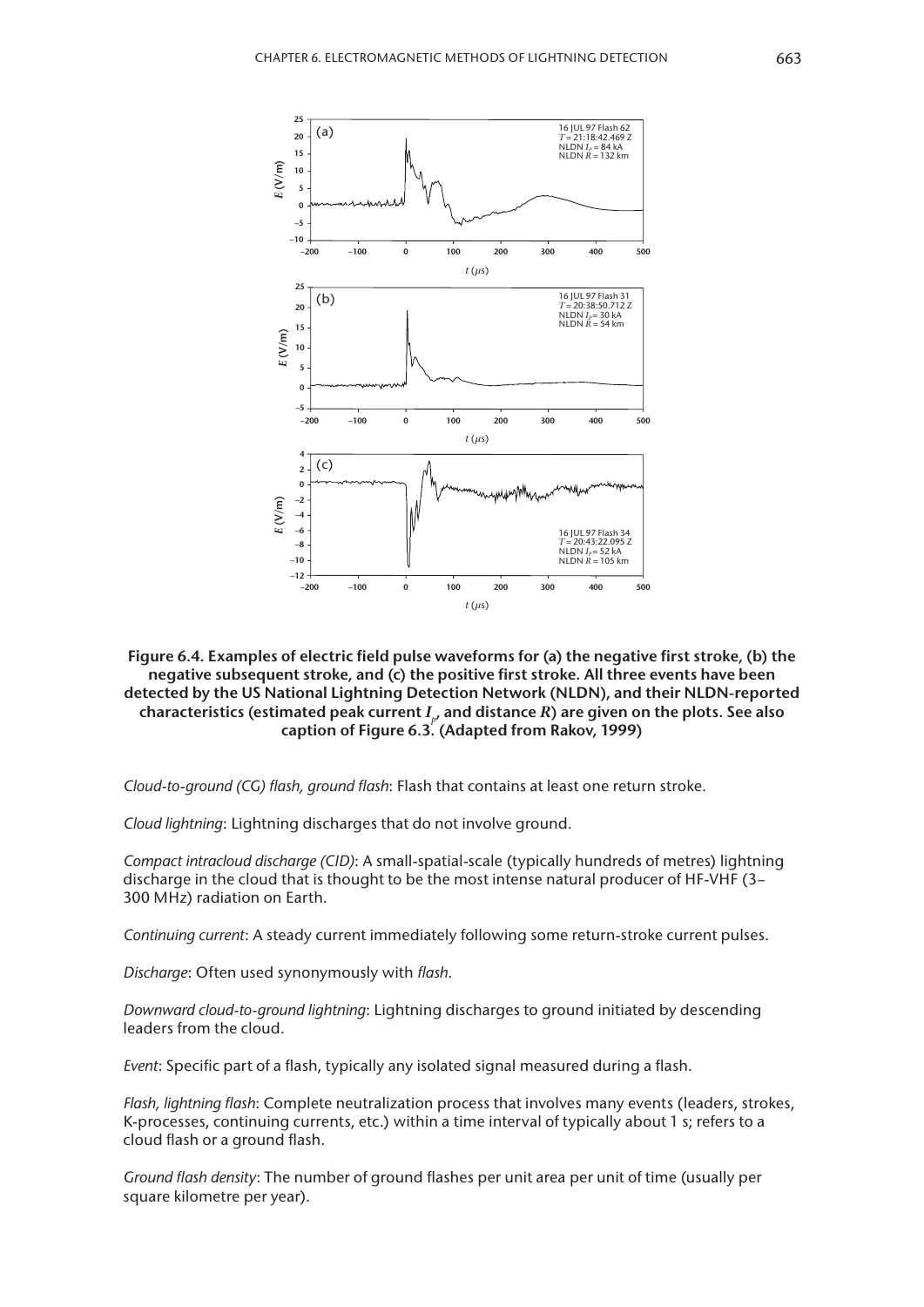*K-processes*: Transient processes occurring in a previously conditioned lightning channel that is not connected (or lost its connection) to ground. They can occur in both ground and cloud flashes.

*Leader*: Lightning process that creates a conducting path between the cloud charge source region and ground (in the case of downward cloud-to-ground lightning) and distributes charge from the cloud source region along this path.

*Lightning* or *lightning flash*: It can be defined as a transient, high-current (typically tens of kiloamperes) electric discharge in air whose length is typically measured in kilometres.

*M-components*: Transient processes occurring in a grounded lightning channel while it carries continuing current.

*Negative lightning*: Lightning discharges that effectively lower negative charge from the cloud to ground.

*Positive lightning*: Lightning discharges that effectively lower positive charge from the cloud to ground.

*Return stroke, cloud-to-ground stroke, strike*: Lightning process that traverses the previously created leader channel, moving from ground towards the cloud charge source region, and neutralizes the leader charge.

*Rocket-triggered lightning*: Lightning discharges artificially initiated from natural thunderclouds using the rocket-and-wire technique.

*Sferic,* or *atmospheric*: Signal from a lightning stroke that travels over long distances.

*Strike, stroke*: see *return stroke*.

*Thunderstorm cell*: A unit of convection, typically some kilometres in diameter, characterized by relatively strong updraughts (>10 m/s). The lifetime of an ordinary cell is of the order of 1 h.

*Upward cloud-to-ground lightning*: Lightning discharges to ground initiated by ascending leaders from grounded objects.

# 6.3 **PRINCIPLES OF LIGHTNING LOCATION**

## 6.3.1 **General**

For the three most common multistation electromagnetic radio-frequency locating techniques – magnetic direction finding (MDF), time of arrival (TOA) and interferometry – the type of locating information obtained depends on the frequency  $f$  (or on the wavelength  $\lambda = c/f$ , where  $c$  is the speed of light) of the radiation detected (Rakov and Uman, 2003). For detected signals whose wavelengths are very short compared to the length of a radiating lightning channel, for example, the very high-frequency (VHF) range where  $f = 30$  to 300 MHz and  $\lambda = 10$  to 1 m, the whole lightning channel can, in principle, be imaged in two or three dimensions. For wavelengths that exceed or are a significant fraction of the lightning channel length, for example, the very low-frequency (VLF) range where *f* = 3 to 30 kHz and *λ* = 100 to 10 km and the low-frequency (LF) range where  $f = 30$  to 300 kHz and  $\lambda = 10$  to 1 km, generally only one or a few locations can be usefully obtained for each lightning channel. In the case of a single location for a cloud-toground return stroke, it is usually interpreted as some approximation to the ground strike point. The best electromagnetic channel imaging methods at VHF and the best ground-strike-point locating techniques at VLF and LF have accuracies (actually location errors or uncertainties) of the order of 100 m. On the other end of the accuracy scale, long-range VLF systems which operate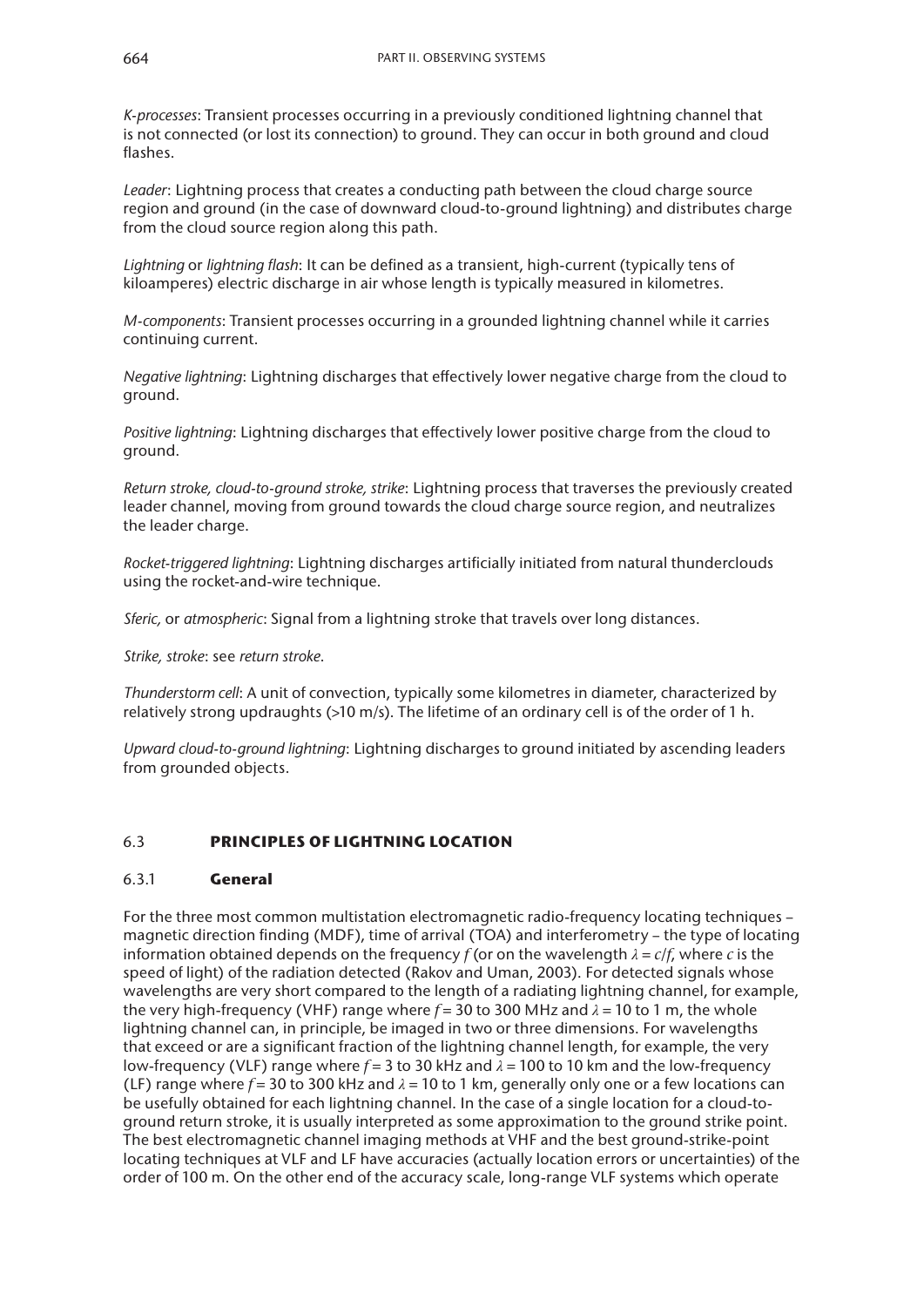in a narrow frequency band, usually somewhere between 5 and 10 kHz, and detect lightning at distances up to thousands of kilometres have uncertainties in locating individual lightning flashes of the order of 10 km or more. These latter systems are often called thunderstorm locators.

For those electromagnetic locating techniques involving the measurement of field change amplitudes at multiple stations, the bandwidth of the measurement is not directly related to the locating accuracy. It is only necessary to have a measurement system that can faithfully reproduce the field changes of the process of interest. Hence, for example, from measuring the electrostatic field change in the frequency range from a fraction of a hertz to a few hertz at multiple stations, one can locate an average position for the charge source of a complete cloudto-ground flash. And with a system bandwidth from a few hertz to a few kilohertz, so as to be able to resolve electrostatic field changes on a millisecond timescale, one can locate the charge sources for individual strokes in the flash as well as for continuing current. Lightning location using the return-stroke electric or magnetic radiation field peaks, similar to using the electrostatic field change, only requires that the system faithfully reproduces those peaks. The electric and magnetic field amplitude lightning locating techniques are not further discussed here.

Accurate lightning locating systems, whether they image the whole lightning channel or locate only the ground strike points or the cloud-charge centres, necessarily employ multiple sensors. Single station surface-based sensors, such as the lightning flash counters, detect the occurrence of lightning, but cannot be used to locate it on an individual flash basis. Nor are they designed to do so because of the wide range of amplitudes and wave shapes associated with individual events. Nevertheless, with single-station sensors one can assign groups of flashes to rough distance ranges if data are accumulated and averaged for some period of time. There are many relatively simple, commercially available single-station devices that purport to locate lightning. Most operate like AM radios, with the amplitude of the radio static being used to gauge the distance to the individual lightning flashes – a technique inherently characterized by large errors. In addition to field amplitude detectors, some commercial single-station devices employ optical detectors, magnetic direction finders and/or characteristics of lightning waveforms to allow estimates of the distance of cloud-to-ground return strokes from the sensor.

Single-station optical sensors on Earth-orbiting satellites detect the light scattered by the volume of cloud that produces the lightning and hence cannot locate to an accuracy better than about 10 km – about the diameter of a small cloud. Additionally, satellite-based sensors cannot distinguish between cloud and ground discharges. The next-generation series of Geostationary Operational Environmental Satellites (GOES-R) is planned to carry a Geostationary Lightning Mapper (GLM), which will monitor lightning continuously over a wide field of view. The launch of the first GOES-R series satellite is scheduled for 2015.

The following subsections discuss how individual sensors measuring various properties of the lightning electromagnetic radiation have been combined into systems to provide practical lightning locating. More details can be found in the reviews by Rakov and Uman (2003) and Cummins and Murphy (2009) and in the references therein.

## 6.3.2 **Magnetic field direction finding**

Two vertical and orthogonal loops with planes oriented north-south and east-west, each measuring the magnetic field from a given vertical radiator, can be used to obtain the direction to the source. This is because the output voltage of a given loop, by Faraday's law, is proportional to the cosine of the angle between the magnetic field vector and the normal vector to the plane of the loop. For a vertical radiator the magnetic field lines are circles that are coaxial with respect to the source. Hence, for example, the loop whose plane is oriented north-south receives a maximum signal if the source is north or south of the antenna, while the orthogonal east-west loop receives no signal. In general, the ratio of the two signals from the loops is proportional to the tangent of the angle between north and the source as viewed from the antenna.

Crossed-loop magnetic direction finders (DFs) used for lightning detection can be divided into two general types: narrowband (tuned) DFs and gated wideband DFs. In both cases the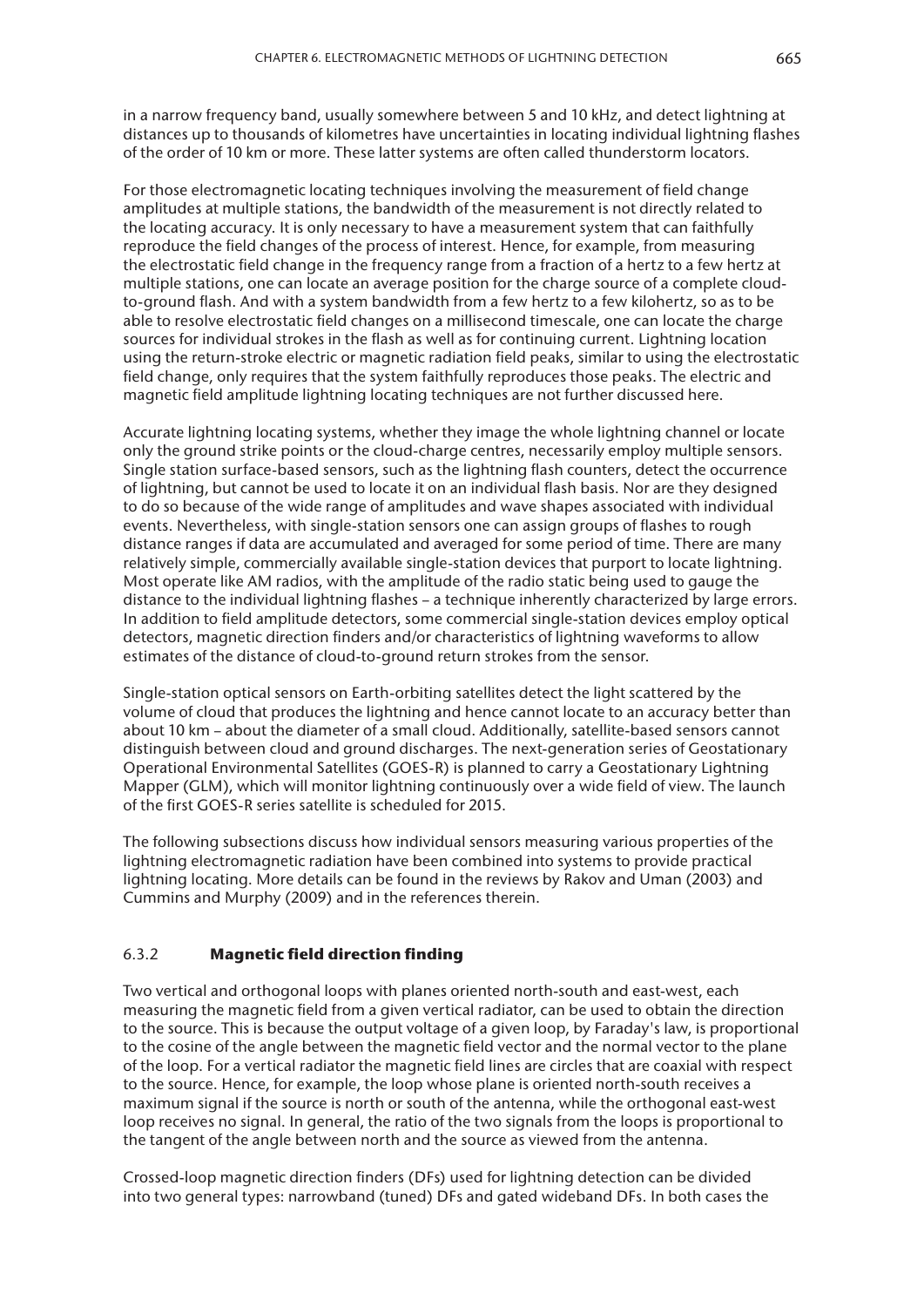direction-finding technique involves an implicit assumption that the radiated electric field is oriented vertically and the associated magnetic field is oriented horizontally and perpendicular to the propagation path.

Narrowband DFs have been used to detect distant lightning since the 1920s. They generally operate in a narrow frequency band with the centre frequency in the range of 5 to 10 kHz, where attenuation in the Earth-ionosphere waveguide is relatively low and where the lightning signal energy is relatively high. Before the development of weather radars in the 1940s, lightning locating systems were the primary means of identifying and mapping thunderstorms at medium and long ranges.

A major disadvantage of narrowband DFs is that for lightning at ranges less than about 200 km, those DFs have inherent azimuthal errors, called polarization errors, of the order of 10°. These errors are caused by the detection of magnetic field components from non-vertical channel sections, whose magnetic field lines form circles in a plane perpendicular to the non-vertical channel section, and also by ionospheric reflections – skywaves – whose magnetic fields are similarly improperly oriented for direction finding of the ground strike point.

To overcome the problem of large polarization errors at short ranges inherent in the operation of narrowband DFs, gated wideband DFs were developed in the early 1970s. Direction finding is accomplished by sampling (gating on) the north-south and east-west components of the initial peak of the return-stroke magnetic field, that peak being radiated from the bottom hundred metres or so of the channel in the first microseconds of the return stroke. Since the bottom of the channel tends to be straight and vertical, the magnetic field is essentially horizontal. Additionally, a gated DF does not record ionospheric reflections since those reflections arrive long after the initial peak magnetic field is sampled. The operating bandwidth of the gated wideband DF is typically from a few kilohertz to about 500 kHz. Interestingly, although an upper-frequency response of many megahertz is needed to assure accurate reproduction of the incoming radiation field peak, particularly if the propagation is over saltwater, practical DFs only need an upper-frequency response of a few hundred kilohertz in order to obtain an azimuthal error of about 1°. This is because the ratio of the peak signals in the two loops is insensitive to the identical distortion produced by the identical associated electronic circuits of the two loops. Similarly, with proper calibration and correction for propagation effects, practical DFs only need an upper-frequency response of a few hundred kilohertz in order to obtain a peak current estimation error of 15%–20%. Thus, the gated wideband DF can operate at frequencies below the AM radio band and below the frequencies of some aircraft navigational transmitters, either of which could otherwise cause unwanted directional noise.

Gated wideband DFs, as well as narrowband DFs, are susceptible to site errors. Site errors are a systematic function of direction but generally are time-invariant. These errors are caused by the presence of unwanted magnetic fields due to non-flat terrain and nearby conducting objects, such as underground and overhead power lines and structures, being excited to radiate by the incoming lightning fields. In order to eliminate site errors completely, the area surrounding a DF must be flat and uniform, and without significant conducting objects, including buried ones, nearby. These requirements are usually difficult to satisfy, so it is often easier to measure the DF site errors and to compensate for any that are found rather than to find a location characterized by tolerably small site errors. Once corrections are made, the residual errors have been reported (using independent optical data) to be usually less than 2° to 3°.

Since it is not known a priori whether a stroke to ground lowers positive or negative charge, there is a 180° ambiguity in stroke azimuth from the measurement of only the orthogonal magnetic fields. That ambiguity is resolved in all wideband DF systems by the measurement of the associated electric field whose polarity indicates the sign of the charge transferred to ground.

# 6.3.3 **Time-of-arrival technique**

A single time-of-arrival sensor provides the time at which some portion of the lightning electromagnetic field signal arrives at the sensing antenna. Time-of-arrival systems for locating lightning can be divided into three general types: (i) very short baseline (tens to hundreds of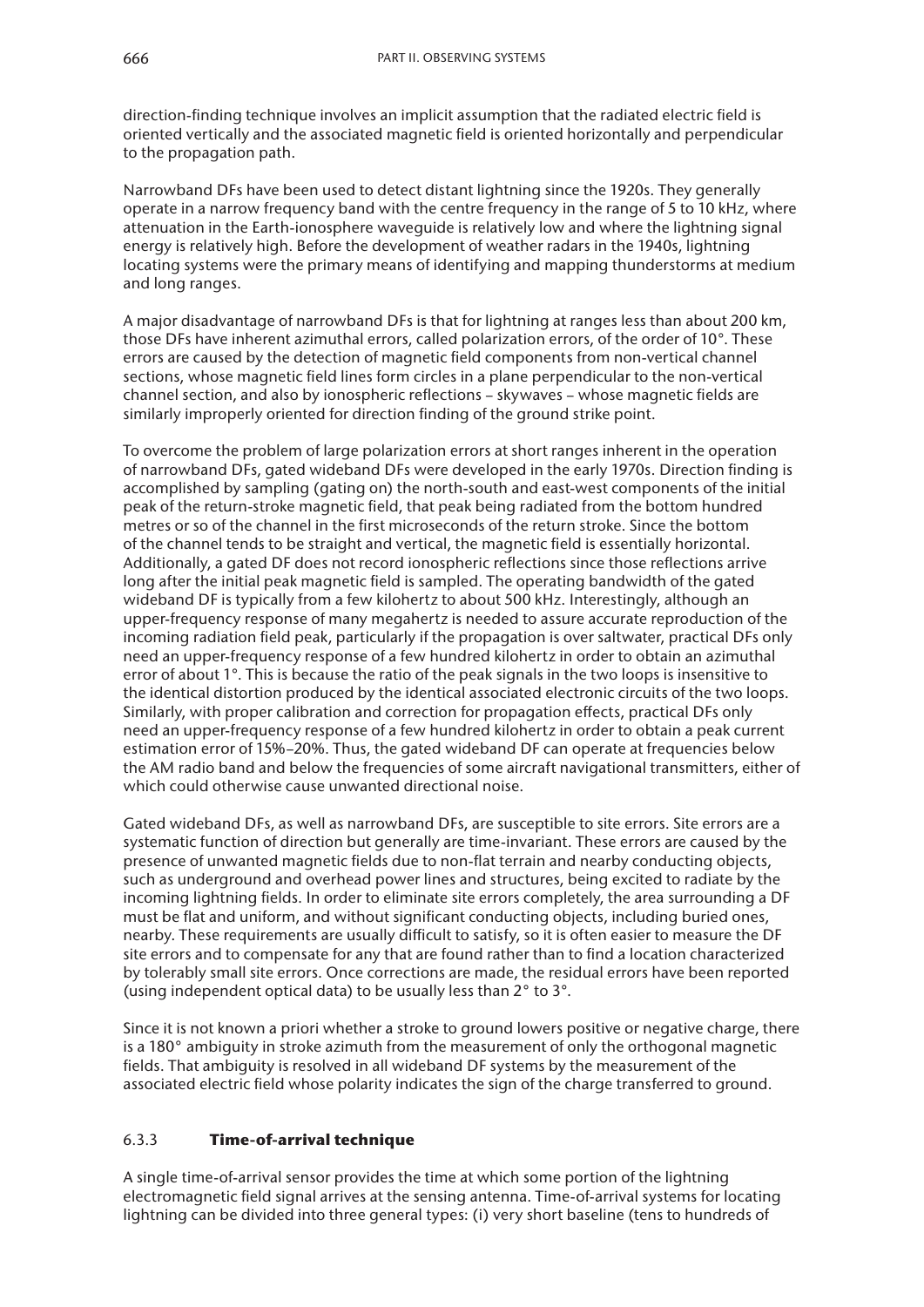metres), (ii) short baseline (tens of kilometres), and (iii) long baseline (hundreds to thousands of kilometres). Very short- and short-baseline systems generally operate at VHF, that is, at frequencies from 30 to about 300 MHz, while long-baseline systems generally operate at VLF and LF, 3 to 300 kHz. It is generally thought that VHF radiation is associated with air breakdown processes, while VLF signals are due to current flow in conducting lightning channels. Shortbaseline systems are usually intended to provide images of lightning channels and to study the spatial and temporal development of discharges. Long-baseline systems are usually used to identify the ground strike point, cloud lightning events in predominantly vertical channels, or the average location of the flash.

A very short-baseline (tens to hundreds of metres) system is composed of two or more VHF time-of-arrival receivers whose spacing is such that the time difference between the arrival of an individual VHF pulse from lightning at those receivers is short compared to the time between pulses, which is some microseconds to hundreds of microseconds. The locus of all source points capable of producing a given time difference between two receivers is, in general, a hyperboloid, but if the receivers are very closely spaced, the hyperboloid degenerates, in the limit, into a plane on which the source is found. Two time differences from three very closely spaced receivers yield two planes whose intersection gives the direction to the source, that is, its azimuth and elevation. To find source location, as opposed to determining the direction to the source, two or more sets of three closely spaced receivers, the sets being separated by tens of kilometres or more, must be used. Each set of receivers is basically a TOA direction finder, and the intersection of two or more direction vectors yields the location.

Short-baseline TOA systems are typically networks of 5 to 15 stations that make use of time-ofarrival information for three-dimensional (3D) mapping of lightning channels. A portable version of such system has been developed by researchers at the New Mexico Institute of Mining and Technology. This system is presently referred to as the Lightning Mapping Array (LMA) and has recently become a major tool for both lightning research and operational applications. The shortbaseline VHF TOA systems provide electromagnetic images of the developing channels of any type of lightning flash.

The first long-baseline (hundreds to thousands of kilometres) TOA systems operated at VLF/ LF. For example, one of them employed a pair of receiving stations in Massachusetts with a bandwidth of 4 to 45 kHz and separated by over 100 km (the overall network was composed of four stations) to compare differences in the times of arrival of the signals at each station and hence determine directions to the causative lightning discharge in western Europe. The two-station system was basically a direction finder similar to the very short-baseline systems described above, but operating at lower frequencies and with a longer baseline. The resultant directions compared favourably with the locations reported by the UK Met Office's narrowband DF network which was operational at that time. Spherical geometry was used to account for propagation over the Earth's surface in finding the locus of points for a constant measured arrival time difference between receivers.

Another long-baseline TOA system, called the Lightning Position and Tracking System (LPATS), was developed in the 1980s. The LPATS, operating at LF/VLF, used electric field whip antennas at stations 200 to 400 km apart to determine locations via the measured differences between signal arrival times at the stations. In the frequency band used, return-stroke waveforms were generally the largest and hence most easily identified. In principle, responses from four stations (three time differences) are needed to produce a unique location since the hyperbolae on the Earth's surface from only two time differences can, in general, intersect at two different points. For cloud-toground lightning near or within the network, there is often only one solution, in which case the three-station approach suffices.

### 6.3.4 **Interferometry**

In addition to radiating isolated pulses, lightning also produces noise-like bursts of electromagnetic radiation lasting tens to hundreds of microseconds. These bursts are hard to locate using TOA techniques due to the difficulty in identifying the individual pulses. In the case of interferometry, no identification of individual pulses is needed, since the interferometer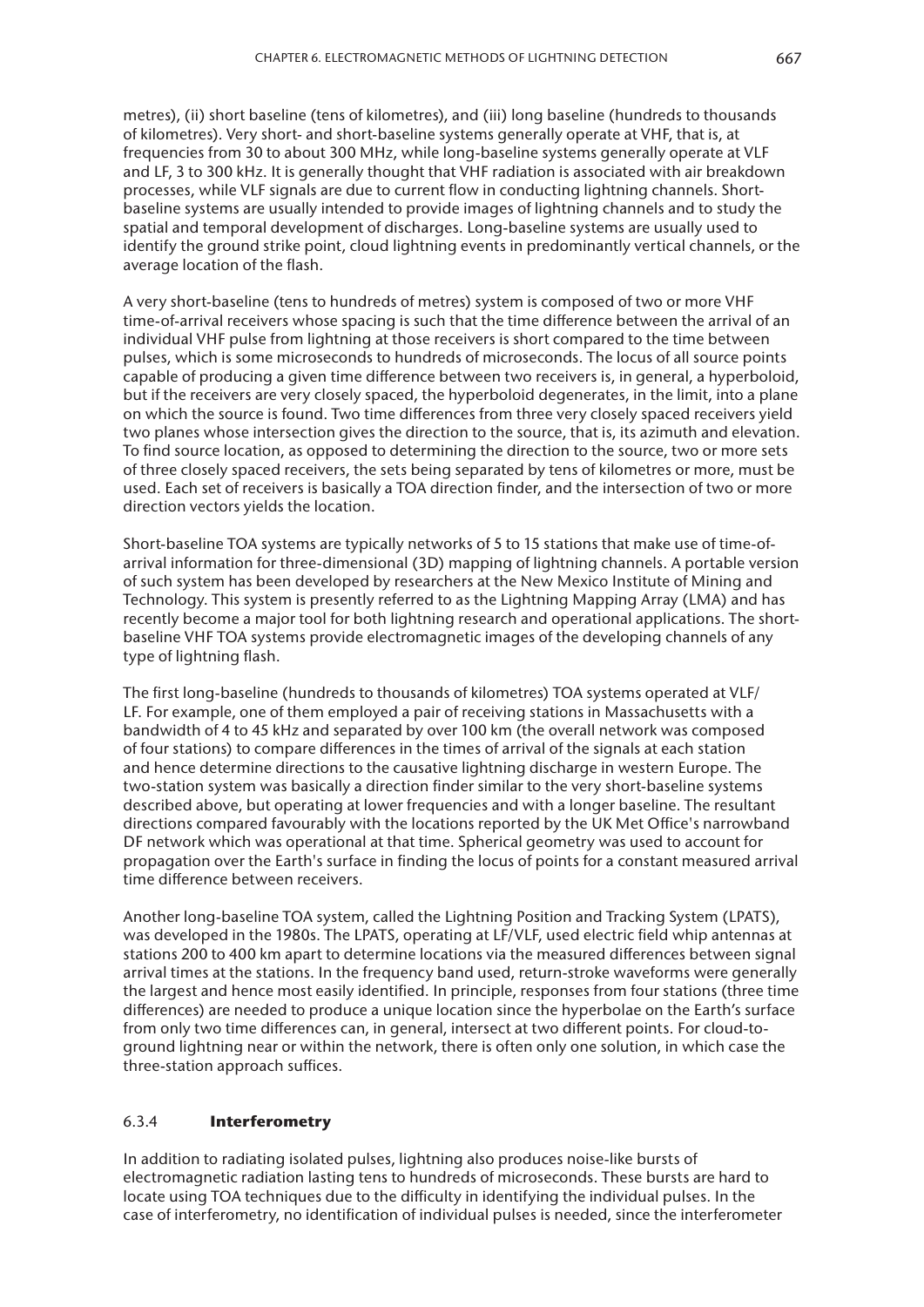measures phase difference between narrowband signals corresponding to these noise-like bursts received by two or more closely spaced sensors. The simplest lightning interferometer consists of two antennas some metres apart, each antenna being connected via a narrowband filter to a receiver. The antennas, filters and receivers are identical. The outputs of the two receivers are sent to a phase detector that produces a voltage that is proportional to the difference in phase between the two quasi-sinusoidal signals. The phase difference defines, as does the time difference in very short-baseline TOA systems, a plane on which the source is located, that is, one direction angle to the VHF source. To find the azimuth and elevation of a source, three receiving antennas with two orthogonal baselines are needed at minimum. To locate the source in three dimensions, two or more synchronized interferometers are needed, each effectively acting as a direction finder and separated by a distance of the order of 10 km or more. The principles of interferometric lightning location are described in detail by Lojou et al. (2008).

Most interferometric systems operate over very narrow frequency bands (a few hundred kilohertz to a few megahertz in the VHF/UHF bands), since this allows the system to have high sensitivity in a specific "quiet" band of operation. However, it also makes the system performance subject to local broadband interference, it may not provide the highest possible signal-to-noise ratio and it places a specific limitation in the spacing of the antenna array elements to avoid arrival-time (phase) ambiguity. There is a recent trend toward using broadband interferometry (Shao et al., 1996; Mardiana and Kawasaki, 2000; Morimoto et al., 2004). This trend is made possible by the advent of affordable broadband radio frequency and digital signal processing electronics.

# 6.4 **PERFORMANCE CHARACTERISTICS**

Generally, a modern VLF-MF lightning locating system is expected to record (in separate categories) and locate over a certain area all cloud-to-ground strokes of either polarity, as well as cloud discharges. Also expected for each discharge is a measure of its intensity, usually in the form of peak current inferred from measured electric or magnetic fields. Accordingly, the system's performance can be evaluated using the following characteristics:

- (a) Cloud-to-ground flash detection efficiency;
- (b) Cloud-to-ground stroke detection efficiency;
- (c) Cloud flash detection efficiency;
- (d) Percentage of misclassified events (particularly cloud discharges assigned to the positive or negative CG stroke category);
- (e) Location accuracy (or location error);
- (f) Peak current estimation error.

In general, the detection efficiency is the fraction (usually expressed in per cent) of the total events occurred that are detected by the system and is ideally equal to 100%. While the CG stroke detection efficiency can be readily defined (since these strokes involve a unique and observable feature – the luminous channel to ground – and the total number of occurred events can be determined), the cloud flash detection efficiency concept is rather uncertain. Indeed, there are many cloud discharge processes (some of them poorly understood) occurring on different spatial scales and timescales and apparently exhibiting no unique and readily observable features. As a result, the total number of occurred events is generally unknown. In practice, if all cloud discharge events are accepted as counts, the number of detected cloud discharges may be largely determined by the local noise level and the system's signal transmission rate limit.

In defining the CG flash detection efficiency, which is probably the most important performance characteristic for lightning locating systems used for determining ground flash density, a flash is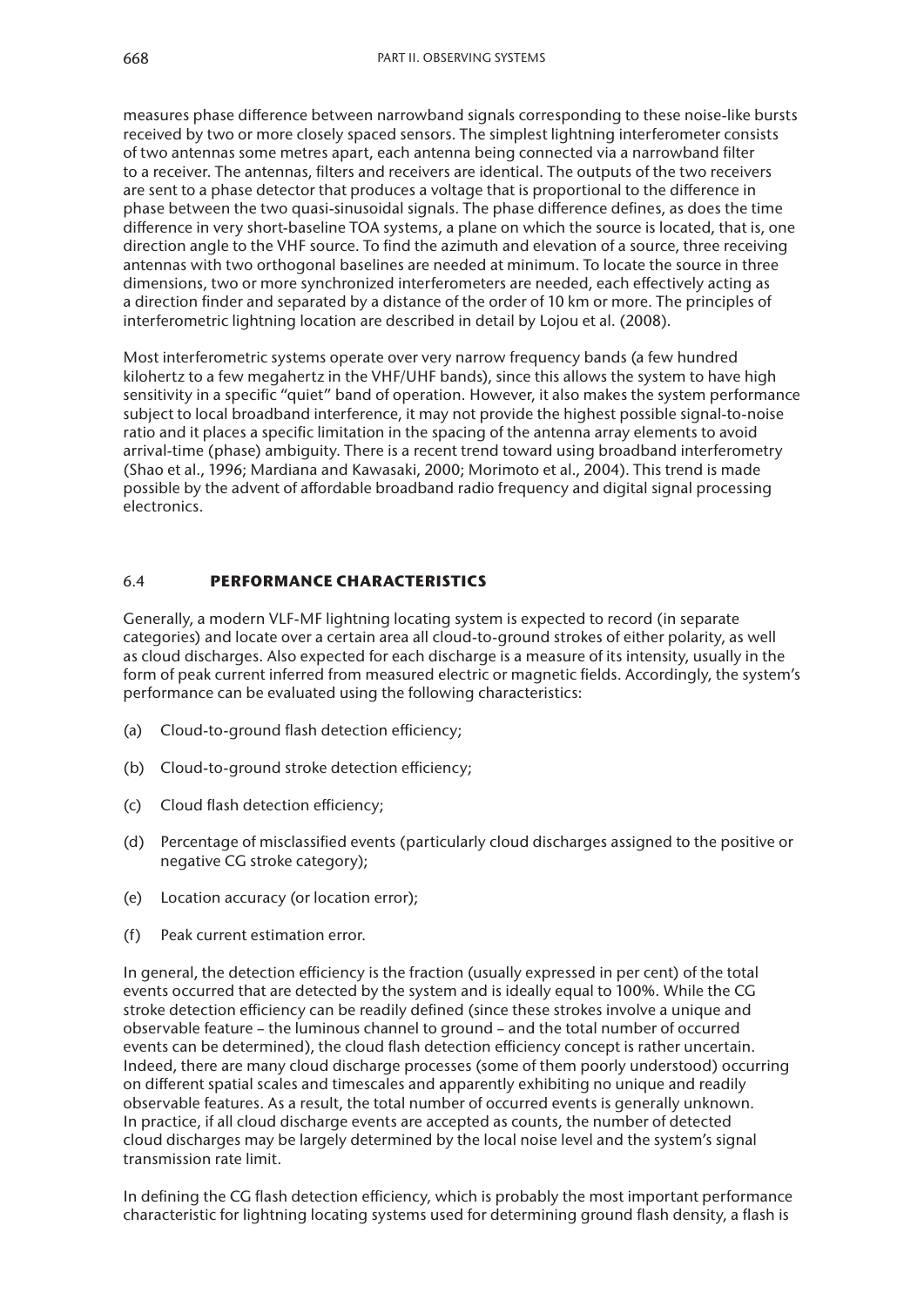considered to be detected if at least one stroke of the flash is detected. A similar approach could be applied to cloud flashes, although one would need to decide if a single count constitutes a flash and how to assign multiple counts to individual flashes.

The location error is the distance between the actual location and that reported by the system. In general, the location error consists of random and systematic components. The latter in some cases can be accounted for (e.g. site errors in MDF systems).

The peak current estimation error is the difference between the actual peak current value and that reported by the system, and is usually expressed in per cent of the actual peak current. Peak currents are estimated by lightning locating systems using either an empirical or model-based field-to-current conversion equation. There are reasonable field-to-current conversion equations for CG strokes, but not for cloud discharge processes.

In order to evaluate the performance characteristics listed above, independent (ground-truth) data are needed. For example, discharges occurring at a precisely known location equipped with a current-measuring device (tall tower or lightning-triggering facility) can be used for estimating the location accuracy and peak current estimation error. Detection efficiencies and percentage of misclassified events are usually estimated based on time-resolved optical recordings. Sometimes lightning-related damage to various objects (buildings, trees, etc.) is used in estimating location errors, although identification of the causative lightning event in this approach is uncertain due to insufficient accuracy of timing information (usually not known within better than a minute). Less definitive evaluations of lightning locating systems' performance characteristics are possible via modelling or comparison with a more accurate system operating in the same area. As of today, only a limited number of ground-truth studies have been performed, particularly for first strokes in negative CG flashes, positive CG flashes and cloud discharges.

In some applications (e.g. tracking of thunderstorm cells), the tracking ability may be more important than detection of individual lightning discharges. Performance of the systems intended primarily for such applications is often tested against radar or infrared satellite imagery, with a good correspondence between detected lightning and regions of high radar reflectivity or low cloud-top temperatures being viewed as the system's output validity criteria. For early warning, the ability to detect the first lightning is probably the most important performance characteristic.

It is not clear how to define the performance characteristics for VHF lightning channel imaging systems. Surely, they cannot locate all the VHF sources in the cloud. Limitations in sensitivity prevent these systems from regularly detecting and mapping positive leaders. Thus, the resultant VHF images are necessarily partial. Further, supplementary information about return strokes is usually needed to reliably distinguish between cloud and CG flashes, because the VHF radiation directly associated with subsequent return strokes is limited and difficult to detect. Also, no peak current estimates are possible. Nevertheless, VHF lightning channel imaging systems represent a very valuable tool for studying detailed lightning morphology and evolution, particularly inside the cloud, and are often used in testing other types of lightning locating systems.

#### 6.5 **EXAMPLES OF MODERN LIGHTNING LOCATING SYSTEMS**

One VHF lightning channel imaging system (LMA), three VLF/LF (NLDN, LINET and USPLN), one ELF/VLF/LF/MF/HF (ENTLN), and three VLF (WWLLN, GLD360 and ATDnet) systems are briefly reviewed here as representative examples of modern lightning locating systems. The systems have been chosen because they are good examples of each type of system, but their inclusion should not be taken to imply that they are better than others or are recommended over the use of other systems not discussed here. Information about these and other systems can be found in Rakov and Uman (2003), Cummins and Murphy (2009), Betz et al. (2009) and references therein. There are more than 60 lightning locating networks worldwide that operate in the VLF/LF range.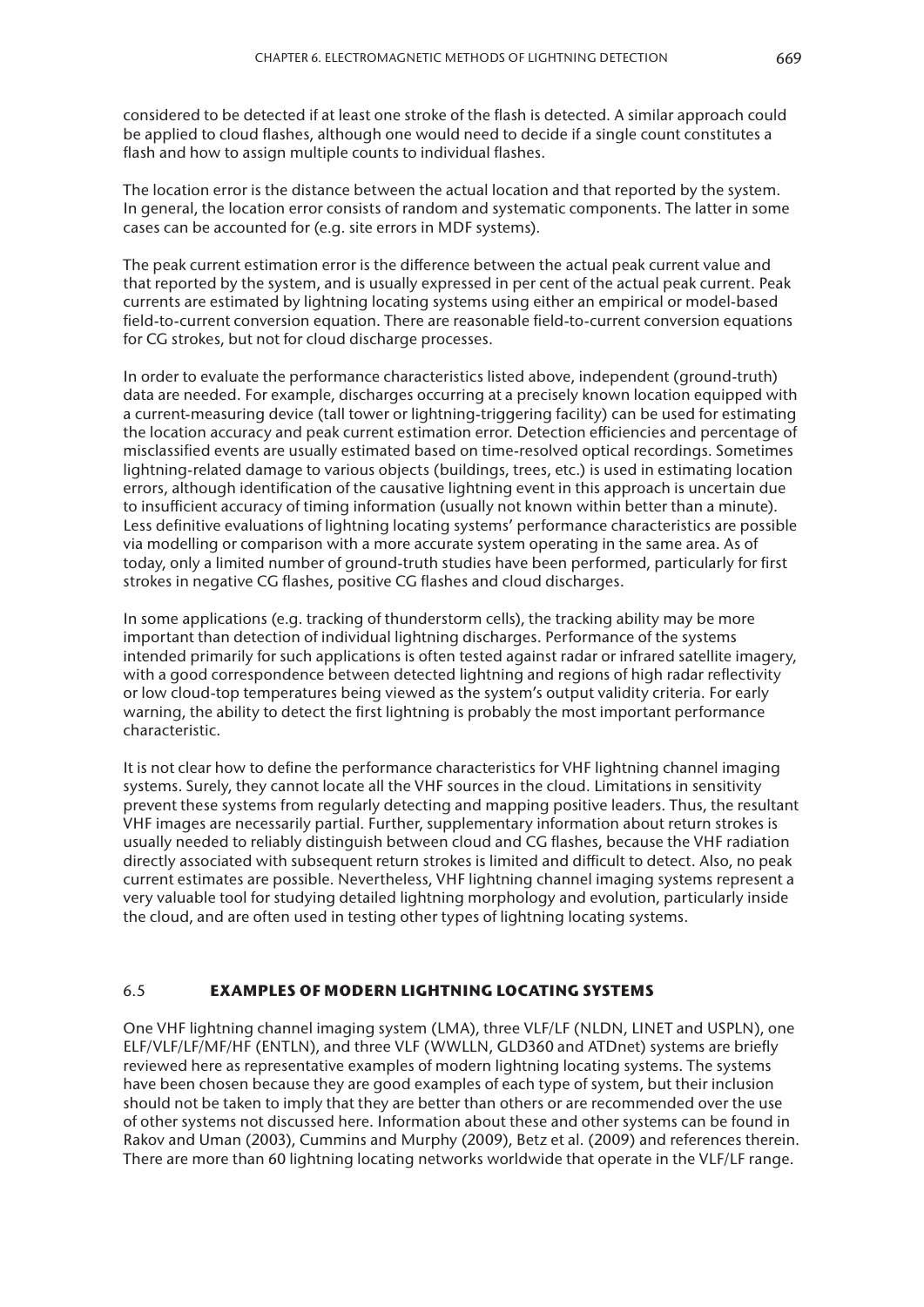Besides a general characterization of each system, the available information on its performance characteristics is given with emphasis on those based on formal ground-truth studies published in the peer-reviewed literature. Generally, the amount of such information for older systems is greater than for more recent ones.

# 6.5.1 **Lightning Mapping Array, 60–66 MHz**

Lightning Mapping Array networks typically consist of 10–15 stations separated by 15–20 km and connected by wireless communication links to a central location (Thomas et al., 2004). Each station receives the lightning signals (from both cloud and CG flashes) in a locally unused television channel (usually TV channel 3, 60–66 MHz). A typical time resolution (the measurement time window) is 80–100 *µ*s. A larger time window, typically 400 *µ*s, is used for realtime processing and display.

The location accuracy of the New Mexico LMA has been investigated experimentally using a sounding balloon carrying a VHF transmitter, airplane tracks, and observations of distant storms (Thomas et al., 2004). Simple geometric models for estimating the location uncertainty of sources both over and outside the network have also been developed. The model results were found to be a good estimator of the observed errors. Sources over the network at altitudes ranging from 6 to 12 km were located with an uncertainty of 6–12 m rms in the horizontal and 20–30 m rms in the vertical, resulting in less than a 100-metre 3D error for most located sources. Outside the network the location uncertainties increase with distance.

# 6.5.2 **US National Lightning Detection Network, 400 Hz–400 kHz**

The National Lightning Detection Network consists of more than 100 stations separated typically by 300–350 km and covering the contiguous United States (see Cummins and Murphy, 2009). A combination of TOA and MDF locating techniques is employed. Both cloud and CG lightning discharges are reported. Classification is accomplished by applying field waveform criteria. Peak currents are estimated from measured fields using an empirical formula based on rockettriggered lightning data, with the field peaks being adjusted to account for propagation effects (stronger than the inverse proportionality distance dependence). Further information on the evolution of the NLDN, its enabling methodology and applications of NLDN data can be found in Rakov and Uman (2003, Chapter 17), Orville (2008), Cummins and Murphy (2009) and references therein.

Cloud-to-ground stroke and flash detection efficiencies have been investigated, using video cameras, in southern Arizona, Oklahoma and Texas (Biagi et al., 2007). The stroke detection efficiency in southern Arizona was estimated to be 76% (*N* = 3 620), and in Texas/Oklahoma it was 85% (*N* = 885). The corresponding flash detection efficiencies were 93% (*N* = 1 097) and 92% (*N* = 367). Additionally, classification of lightning events as cloud or CG discharges was examined in this study, as well as in a similar study (but additionally using independent electric field waveform measurements) in the Colorado/Kansas/Nebraska region (Fleenor et al., 2009).

Cloud-to-ground stroke and flash detection efficiencies have been also investigated, using rocket-triggered lightning as the ground truth, in the Florida region (Jerauld et al., 2005; Nag et al., 2011). From the latest study (2004–2009), the CG stroke and flash detection efficiencies were found to be 76% (*N* = 139) and 92% (*N* = 37), respectively. Strokes in rocket-triggered flashes are similar to regular subsequent strokes (following previously formed channels) in natural lightning, and hence the 76% stroke detection efficiency is applicable only to regular negative subsequent strokes in natural lightning. The flash detection efficiency derived using rocket-triggered lightning is expected to be an underestimate of the true value for natural negative lightning flashes, since first strokes typically have larger peak currents than subsequent ones.

Nag and Rakov (2012) examined electric field waveforms produced by 45 positive flashes containing 53 strokes. Out of these 53 strokes, the NLDN located 51 (96%), of which 48 (91%) were correctly identified and 3 return strokes were misclassified as cloud discharges.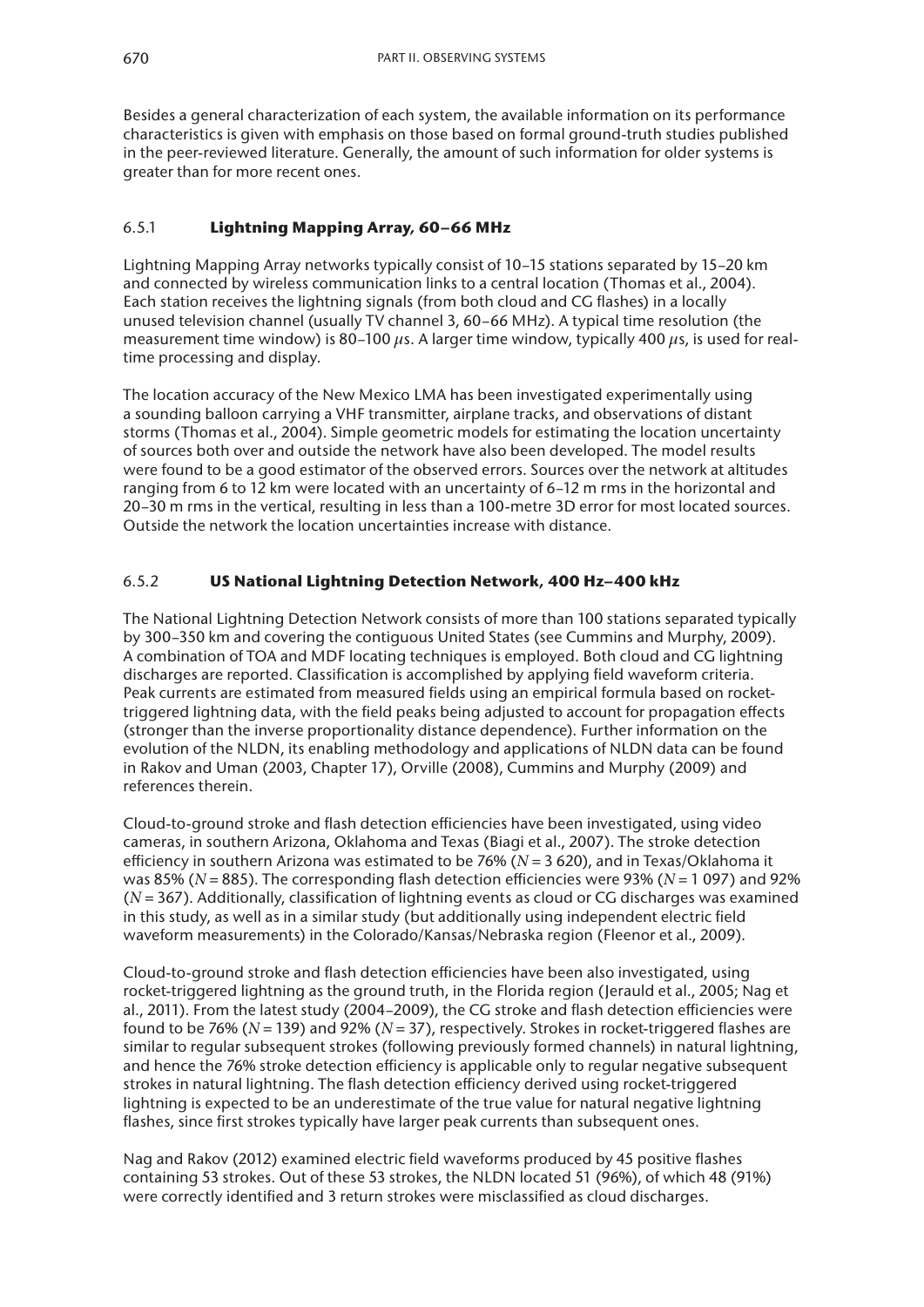According to Cummins and Murphy (2009), the NLDN cloud flash detection efficiency (a flash was considered detected if at least one VLF/LF pulse produced by that flash was detected) is in the range of 10% to 20%, depending on local differences in distances between stations. Nag et al. (2010) examined wideband electric fields, electric and magnetic field derivatives, and narrowband VHF (36 MHz) radiation bursts produced by 157 compact intracloud discharges. The NLDN located 150 (96%) of those CIDs, and correctly identified 149 (95%) of them as cloud discharges.

Nag et al. (2011) estimated, from comparison of NLDN-reported locations with the precisely known locations of the rocket launchers which were taken as the accurate ground strike points, the median absolute location error to be 308 m, with the largest error being 4.2 km ( $N = 105$ ). Peak current estimation errors have been estimated from comparison of NLDN-reported peak currents with directly measured currents at the triggered-lightning channel base. The median absolute value of current estimation error was 13% (*N* = 96). The current estimation errors never exceeded 129% in absolute value (60% if two outliers are excluded). These results are applicable only to regular negative subsequent strokes in natural lightning.

## 6.5.3 **Lightning Detection Network, 1–200 kHz**

The basic location method used in the Lightning Detection Network (LINET) is TOA, although the magnetic field sensors provide arrival-angle information that is employed as a plausibility check on computed locations. Height information derived from the arrival time at the nearest reporting sensor is employed to assist in classification of processes in cloud flashes and of incloud processes (e.g. preliminary breakdown) in CG flashes on the one hand and CG strokes on the other (near-ground locations are assumed to be associated with CG strokes and elevated ones with all the other processes). It is stated that the reliable separation of return strokes and cloud pulses can be achieved as long as the closest sensor is within 100 km of the lightning discharge, which requires baselines of 200–250 km or less. Emphasis is placed on detection of low-amplitude signals of both cloud and CG lightning. Peak currents for processes in cloud flashes and for in-cloud processes (e.g. preliminary breakdown) in CG flashes and CG strokes are estimated assuming direct proportionality between the peak current and peak magnetic (or electric) field and inverse distance dependence of field peak. More information about LINET can be found in Betz et al. (2009) and references therein.

Like for VHF channel imaging systems, it is not clear how to define the detection efficiency for LINET, which in a sense also maps the evolution of lightning channels, although with a considerably smaller number of located sources per flash. Additionally, in-cloud processes (e.g. preliminary breakdown) in CG flashes are assigned to the cloud lightning category, which is apparently inconsistent with the traditional definitions of cloud flash as a lightning discharge without CG strokes and of CG flash as a lightning discharge that consists of both in-cloud processes and CG strokes. This is probably immaterial for a number of applications, such as cell tracking and detection of severe weather.

The random location error is claimed to be approximately 150 m, but the existence of systematic errors is acknowledged. Betz et al. (2009) showed an example of 58 located strokes apparently terminated on an instrumented tower with an average location error of less than ~100 m, after compensating systematic errors that caused a location bias of ~200 m.

Peak current estimation errors for LINET are unknown (no comparison with ground-truth data has been performed to date).

## 6.5.4 **US Precision Lightning Network, 1.5–400 kHz**

The US Precision Lightning Network (USPLN) employs the VLF/LF TOA technique and consists of 100 electric field sensors covering the continental United States and other parts of North America. No formal performance testing studies regarding this system have been reported, but the operators of the system claim, apparently from the network simulation analysis, 95% stroke detection efficiency and 250-metre typical location error throughout most of North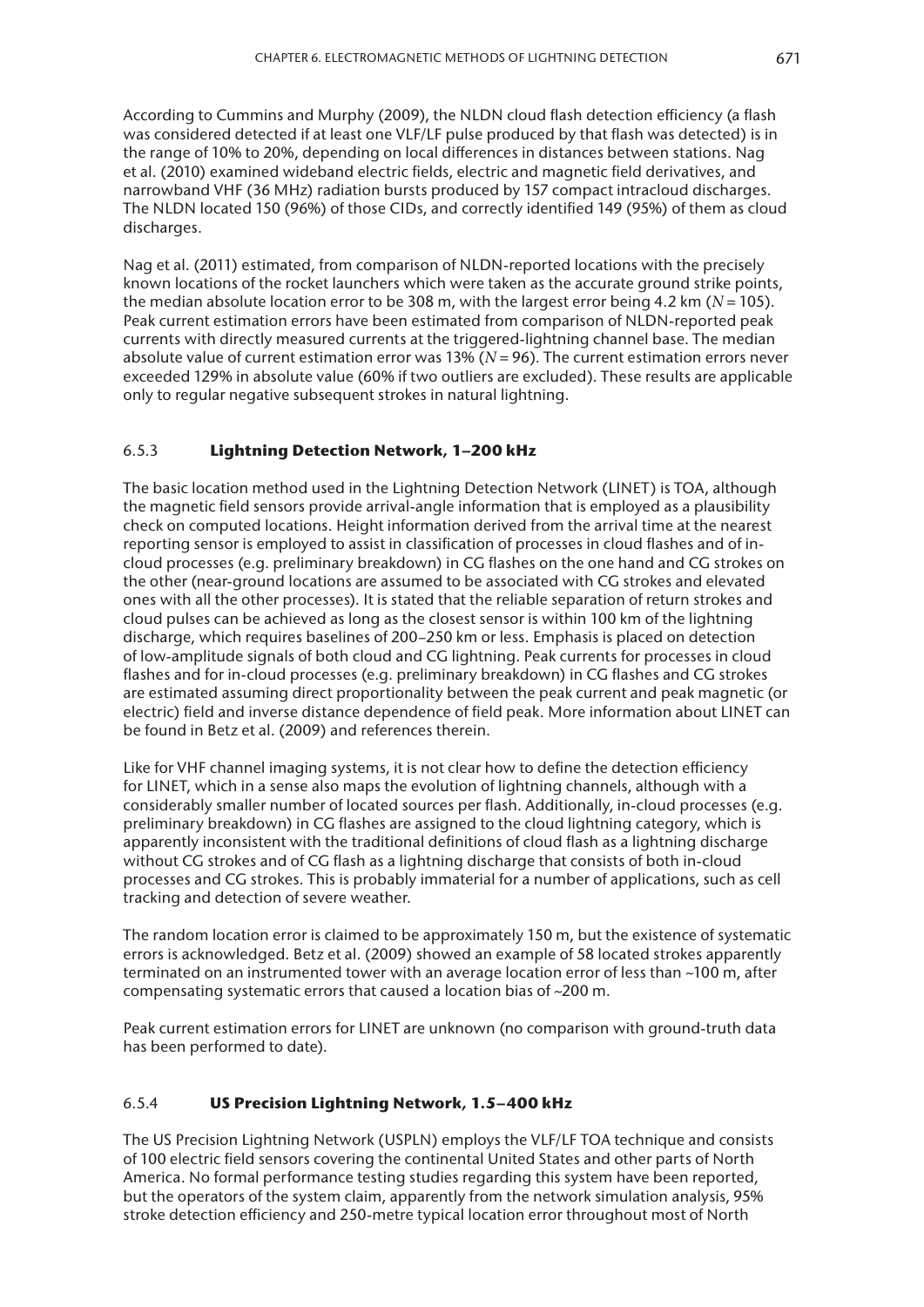America (>80% detection efficiency and <1 km location error in key deployment areas elsewhere in the world). Differentiation between cloud and CG processes is apparently accomplished by examining the frequency content and amplitude of the received signals. The field-to-current conversion procedure has not been formally described, nor is any information available about testing its validity.

# 6.5.5 **Earth Networks Total Lightning Network, 1 Hz–12 MHz**

The Earth Networks Total Lightning Network (ENTLN) sensors operate in a frequency range from 1 Hz to 12 MHz (spanning the ELF, VLF, LF, MF and HF ranges). The TOA method has been employed by this network of more than 700 sensors since 2013. Both cloud and CG lightning discharges are reported.

According to Heckman and Liu (2010), the whole electric field waveforms are transmitted from the sensor to the data-processing unit and used in both locating the lightning events and differentiating between cloud and CG processes. Strokes (or individual cloud events) are clustered into a flash if they are within 700 ms and 10 km of the first detected stroke (or cloud event). A flash that contains at least one return stroke is classified as a CG flash, otherwise it is classified as a cloud flash. In cell tracking and thunderstorm alert generation, only flashes (which are less likely than strokes to be missed by the system) are used.

No formal performance testing studies regarding this system have been reported in the peerreviewed literature, but the operators of the system claim that performance testing studies conclude that ENTLN achieves 40%–50% cloud flash detection efficiency across much of the United States and up to 95% in the US Midwest and East (Heckman and Liu, 2010). Maximizing the detection efficiency for cloud flashes appears to be the primary focus of this system. By extending the frequency range of detection into the MF and HF spectra, the ENTLN aims to detect and report weaker pulses at longer distances than other VLF/LF systems with similar baselines.

The field-to-current conversion procedure has not been formally described to date, nor is any information yet available about testing its validity.

# 6.5.6 **World Wide Lightning Location Network, 6–18 kHz**

The World Wide Lightning Location Network (WWLLN) utilizes a time-of-group-arrival (TOGA) method to locate lightning strikes. This method is based on the fact that lightning VLF signals (sferics) propagating in the Earth-ionosphere waveguide experience dispersion, in that the higher-frequency components arrive earlier than the lower-frequency components. The TOGA, a quantity that can be derived from the measured sferic waveform, is related to the distance travelled by the sferic. As of March 2012, the WWLLN employed 57 sensors located on all continents, although, according to Dowden et al. (2002), global coverage could be in principle provided by as few as 10 sensors. Distances between the sensors are of the order of thousands of kilometres. Presently, only those lightning events that triggered at least five sensors and that had residuals (uncertainties in the stroke timing) less than or equal to 30 *µ*s are regarded as located with acceptable accuracy.

In the latest study of WWLLN performance characteristics, Abarca et al. (2010) used NLDN data as the ground truth and found that the CG flash detection efficiency increased from about 3.9% in 2006–2007 to 10.3% in 2008–2009, as the number of sensors increased from 28 in 2006 to 38 in 2009. For events with NLDN-reported peak currents of 130 kA or higher, the detection efficiency was 35%. The average location error was estimated to be 4–5 km.

Interaction of lightning signals with the ionosphere spectrally distorts the received waveform, so that it is not straightforward to infer the peak current and even polarity of lightning. Nevertheless, Hutchins et al. (2012) developed a method to convert the stroke radiated power in the 6–18 kHz band to peak current. Errors involved in such conversion are presently unknown.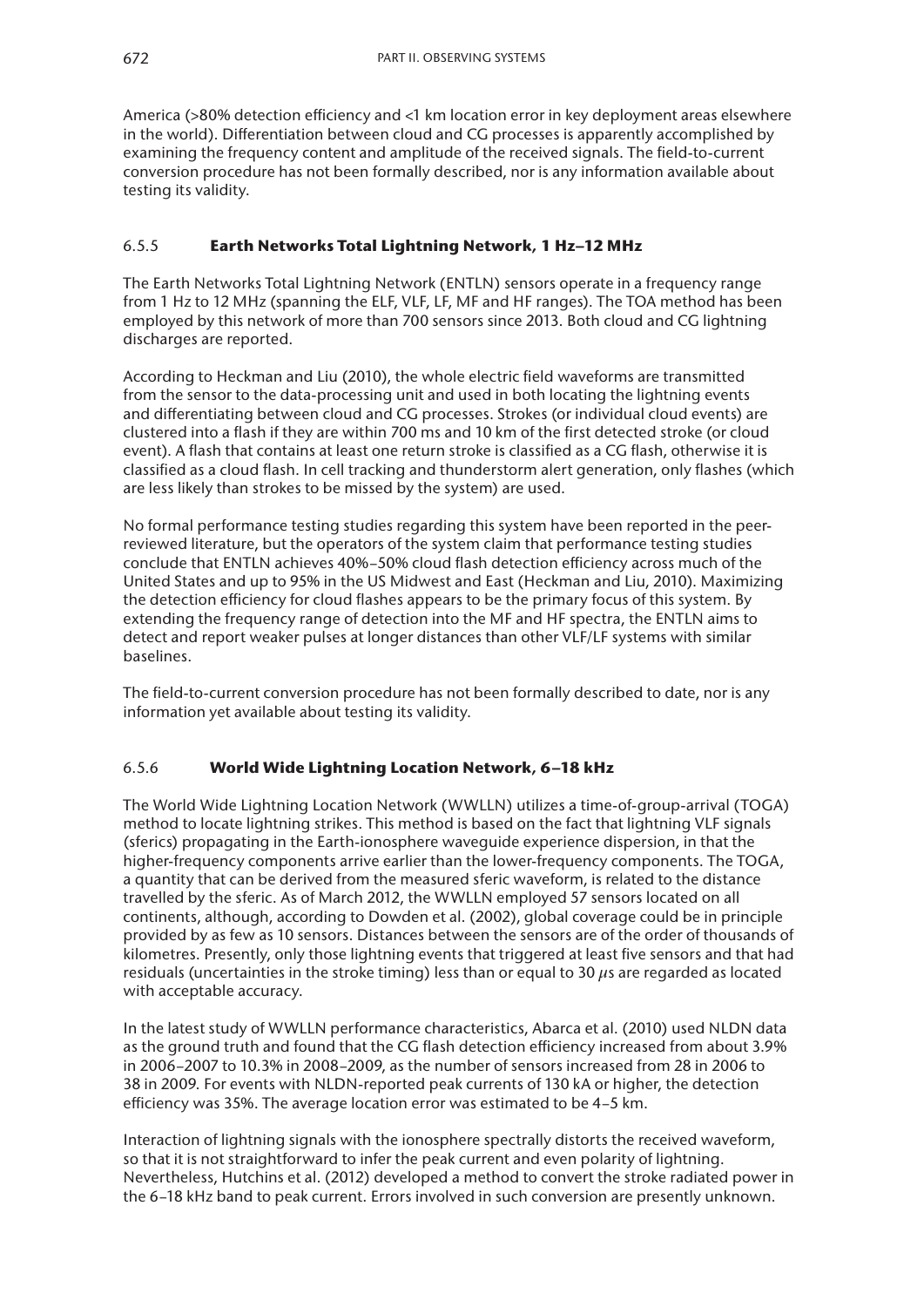## 6.5.7 **Global Lightning Dataset, VLF**

The Global Lightning Dataset (GLD360), also referred to as the Global Lightning Detection Network (GLDN), employs an unspecified number of VLF sensors strategically placed around the world. Locations are obtained using both TOA and MDF methods in conjunction with a lightning waveform recognition algorithm. The latter relies on a bank of canonical waveforms corresponding to propagation distances of the order of thousands of kilometres (Said et al., 2010).

According to the network operators, the expected CG flash detection efficiency is 60%–70% and the median location error is 5 to 10 km. Demetriades et al. (2010) evaluated the GLD360 performance characteristics using NLDN data as the ground truth and found that the CG flash detection efficiency was 86% to 92%, and the median location error was 10.8 km. From a similar study, but using the Brazilian lightning detection network, Naccarato et al. (2010) reported a CG flash detection efficiency of 16% and a mean location error of 12.5 km. Using synchronized electric field and high-speed video camera measurements of cloud-to-ground lightning in Belgium as ground truth, Poelman et al. (2013) found the CG flash and stroke detection efficiencies for the GLD360 to be 96% and 70%, respectively, with a median location error of 900 m. Using NLDN data as ground truth, Said et al. (2013) reported a CG flash detection efficiency of 57% and a median location accuracy of 2.5 km.

The GLD360 also reports the peak current and polarity. Relative to the NLDN, Said et al. (2013) found the arithmetic and geometric mean peak current magnitude error for the GLD360 to be 21% and 6%, respectively. GLD360 reported the same polarity for 96% of the matched strokes as the NLDN.

### 6.5.8 **Arrival Time Difference network**

The Arrival Time Difference network (ATDnet) long-range lightning location system (LLS) is the latest version of the UK Met Office VLF LLS that has been in place since 1987. The network currently consists of 10 sensors across Europe that contribute to the main network, with additional sensors within Europe and beyond for development and testing. The network is designed for lightning location in Europe, but is capable of regularly detecting lightning in Africa and South America. The sensors, referred to as outstations, detect VLF (sferic) signal waveforms and transmit waveform data to a central processor at the UK Met Office, where a waveform correlation technique is used to determine the arrival time differences of the waveforms across the network. These arrival time difference data are used to locate lightning.

Poelman et al. (2013) found the random location error of ATDnet to be on the order of 1 km, with a CG flash detection efficiency of 88%. The actual median location uncertainty of CG flashes across Europe is likely to be on the order of 2 to 5 km, although this requires verification in peerreviewed literature. ATDnet does not currently provide information on stroke polarity, type (CG/ IC) or power/peak current.

### 6.6 **UTILIZATION OF LIGHTNING LOCATION SYSTEMS BY METEOROLOGICAL SERVICES**

Lightning data have utility in different areas of importance to public and private meteorological service organizations. Typically, national meteorological agencies use LLS data to help accomplish their national duties to protect life and property, and commercial entities use lightning data to provide improved severe weather warnings, forecasts and guidance to clients for specialized applications including aviation, agriculture, energy and mass media.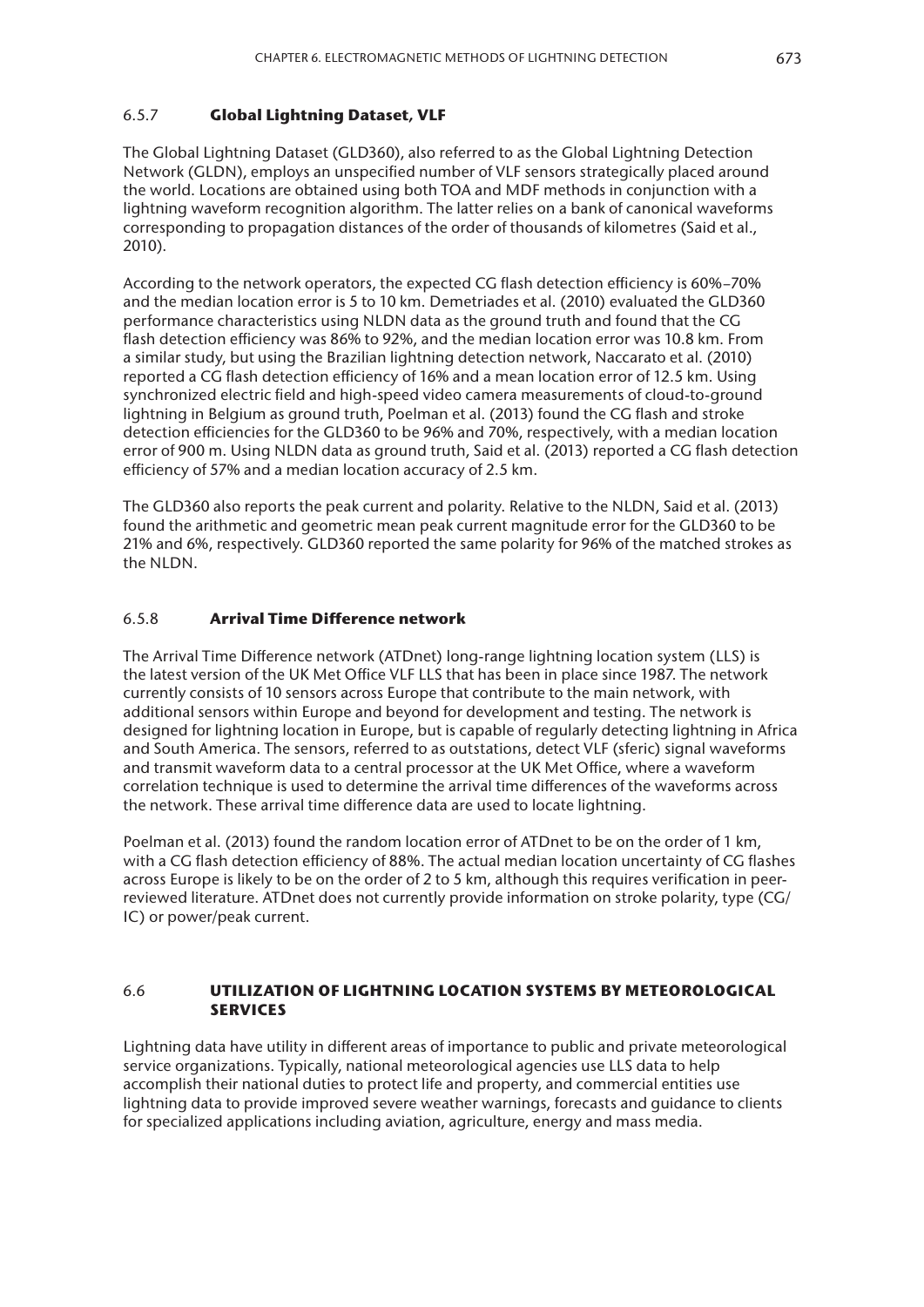# 6.6.1 **Storm recognition and alarms for severe weather**

One of the important duties of the meteorological services is to provide reliable warnings for severe weather conditions. As a rule, the best severe weather forecast skill and lowest false alarm rates are achieved when several data sources are exploited, but since thunderstorms are typically accompanied by an increase of IC, LLS data alone can usually serve as a very clear indicator of the strength and extent of storm cells. This points to the importance of total lightning networks, such as those that detect in the LF/MF/HF ranges, since CG detection alone will not suffice for this application.

Although an alarm can be issued as soon as a stroke occurs in the vicinity of an instrumented area, a more reliable procedure involves the definition of a storm cell and tracking it as it moves inside or towards an area of interest. Some LLS allow for short-term extrapolation (nowcasting) of cell displacements on the order of 1 h or so. Monitoring the total flash rates and the rate changes makes it possible to identify lightning cells with the potential to produce severe weather. When a cell is identified and the total lightning rate exceeds a given threshold, an alert can be generated.

Except for certain storms generated along frontal boundaries, forecasting over longer durations with acceptable skill requires the use of numerical weather prediction models. Finally, it may be pointed out that lightning, in combination with cell tracking, not only indicates the initiation of heavy thunderstorm activity but also signals the end of a threat in a given area.

Although storm reports from spotters on the ground or in the air are an invaluable source of information during severe weather, information derived from remote-sensing techniques (including lightning detection) is becoming more important all the time. One can now use radar reflectivity, cloud images, passive microwave brightness temperatures and lightning data (alone or in combination) to identify thunderstorm activity with high accuracy and reliability even in remote regions. Of all these techniques, global and/or local networks of LLS systems and stand-alone detectors on the ground or in aircraft are clearly the most definitive when it comes to identifying significant thunderstorm activity for the reasons discussed above. While the simple detection of a thunderstorm is feasible with any LLS, more complete measurements require advanced systems and techniques that are capable of providing early detection and identification of thunderstorm activity while at the same time reducing false alarms to an acceptable level.

# 6.6.2 **Nowcasting, forecasting and derived products**

Nowcasting is a widely used technique for very short-range weather forecasting. A nowcast starts with information about the current (weather) state of the atmosphere as expressed by one or more observed parameters, and then uses an estimate of their movement to predict their location and extent a short time in the future. Nowcast accuracy depends on the validity of the assumption that the weather associated with the observed parameter(s) will persist during that period without significant change. Of course, certain lightning parameters are indicative of the phase of a storm's life cycle and this may also be exploited for nowcasting. The above assumption is reasonable for short  $(\sim 1 \text{ h})$  periods, but its validity diminishes with time. As a consequence, extrapolations over periods longer than about 1 h require the use of data assimilation and numerical weather prediction techniques.

Qualitative evaluations of LLS data commonly involve the display of lightning data on maps (with or without other information) in real or near real time. These products can be used for many purposes, such as localizing or limiting an area likely to be effected by a storm and aiding in the decision to issue an alarm. Beyond qualitative evaluation, high-quality LLS data are highly amenable to quantitative treatment including statistical evaluations of stroke rates to estimate storm intensity, which can greatly enhance their utility.

A number of projects are underway that are aimed at developing automated procedures for thunderstorm cell tracking and the evaluation of lightning parameters in these areas.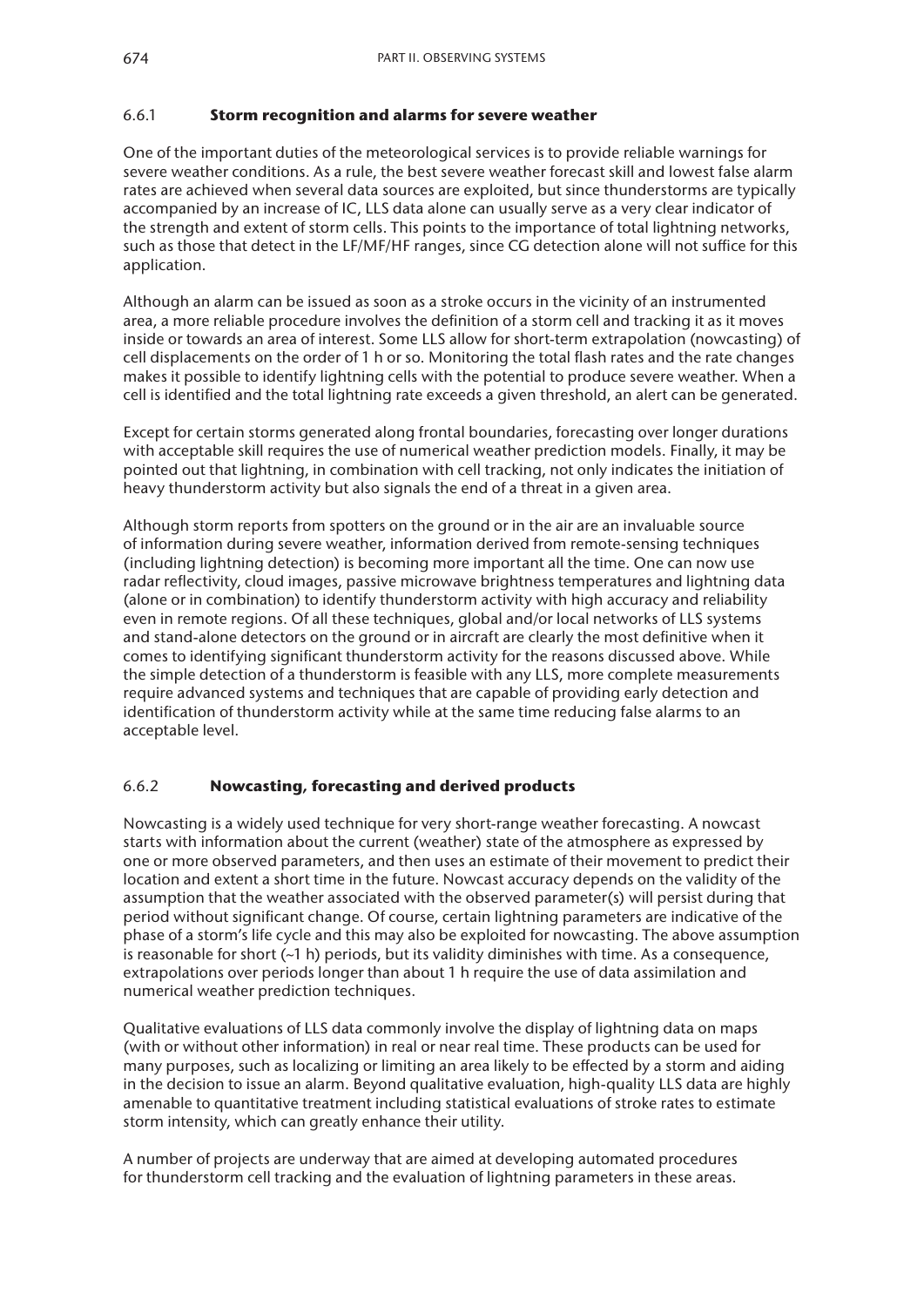Refined interpretations, analysis and animations of results from cell tracking should greatly enhance the nowcasting potential of LLS data. The combination of cell tracking involving both lightning and radar represents another type of potentially useful derived product.

Finally, lightning data, as well as other observations such as radar reflectivity, can be used to generate model output statistics for objective forecasting (Glahn and Lowry, 1972; Knüpffer, 1996) that are appropriate for use in probabilistic post-processing techniques like those described for the hourly Rapid Refresh NWP model developed by the NOAA Earth System Research Laboratory (Weygandt et al., 2008).

### 6.6.3 **Lightning and climate**

Recent climate studies have noted the connection between lighting and climate change (Williams, 2005; Price, 2006, 2009). As surface and lower tropospheric temperatures rise, lightning rates are predicted to increase in the range of 10%–100% for every one degree of surface warming, depending on the model and assumptions used. There is also a clear relationship between temperature, water vapour and lightning activity; thunderstorms carry large amounts of water vapour into the upper troposphere and lower stratosphere, and this in turn influences the greenhouse effect on the Earth's climate. Further, lightning discharges produce nitrogen oxides that influence the production of the greenhouse gas ozone. It must be recognized, however, that even though the underlying mechanisms linking global climate change to lightning are well understood, different processes may dominate in unanticipated ways. For example, climate simulations by Grewe (2008) suggest that global warming can actually lead to the worldwide occurrence of fewer but more intense convective events. As such, lightning decreases in total flash frequency, but individual storms are predicted to produce more lightning.

In any case, lightning activity is one of the factors that should be taken into account in any detailed climate model or predictions of climate change. Consequently, it is important to monitor lightning activity at different scales over large areas and establish or extend the database of lightning events over long time periods. Relationships are also studied on short timescales, ranging from daily and diurnal variations, five-day waves, intra-seasonal, semi-annual and annual to longer periods. To achieve this goal, local high-precision LLS should be expanded, global LLS must be completed and standards for lightning detection must be introduced and implemented.

## 6.6.4 **Verification of lightning-induced ground damage**

An early motivation for the development of LLS was to have an objective way to verify the cause of lightning-induced damage in legal disputes, and most insurance companies use lightning data to verify or reject lightning damage claims. To be useful in this regard, LLS must exhibit both excellent detection efficiency and location accuracy at all thresholds. Location accuracy should be better than ~1 km so that a reliable correlation between lightning and damage can be demonstrated, and relatively weak strokes must be detected because even a 5 kA stroke can produce significant damage or over-voltage. Even higher location accuracy is needed for the power industry to determine if the interruption of a high-voltage transmission line could have been caused by a lightning stroke. Since heavy storms can produce high stroke rates and lightning flashes may be composed of many strokes with differing strike points, an accuracy of 100–200 m is desired for the establishment of a reliable spatial correlation. Of course, this requirement is relaxed when precise event timing of both the power failure and the strokes are available, and tools for automatic recognition of these incidents are now available commercially.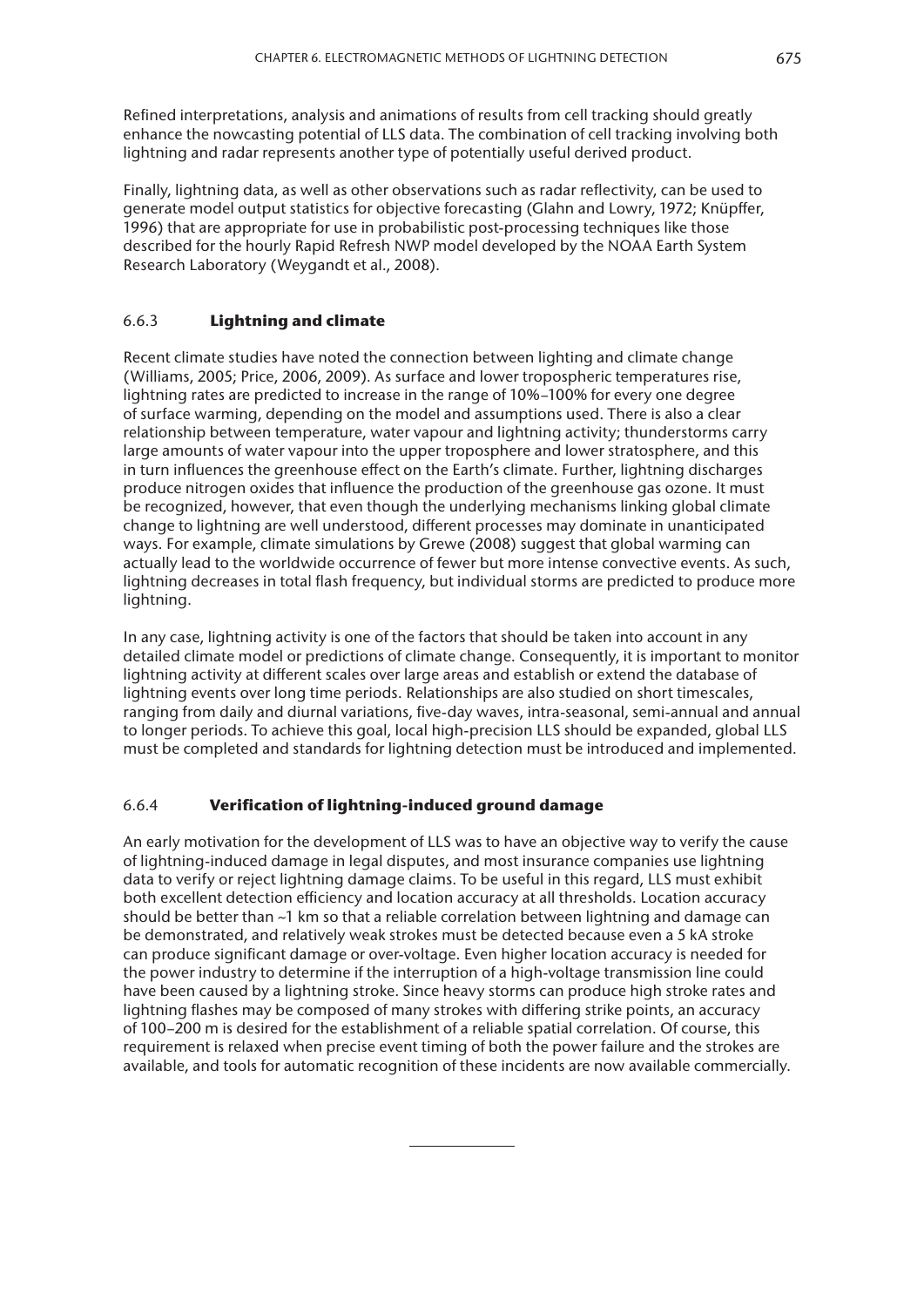# **REFERENCES AND FURTHER READING**

- Abarca, S.F., K.L. Corbosiero and T.J. Galarneau Jr., 2010: An evaluation of the Worldwide Lightning Location Network (WWLLN) using the National Lightning Detection Network (NLDN) as ground truth. *Journal of Geophysical Research: Atmospheres*, 115(D18).
- Betz, H.D., K. Schmidt and W.P. Oettinger, 2009: LINET An international VLF/LF lightning detection network in Europe. In: *Lightning: Principles, Instruments and Applications* (H.D. Betz, U. Schumann and P. Laroche, eds.). Dordrecht, NL, Springer-Verlag.
- Biagi, C.J., K.L. Cummins, K.E. Kehoe and E.P. Krider, 2007: National Lightning Detection Network (NLDN) performance in southern Arizona, Texas and Oklahoma in 2003–2004. *Journal of Geophysical Research: Atmospheres*, 112(D5).
- Cummins, K.L. and M.J. Murphy, 2009: An overview of lightning locating systems: History, techniques, and data uses, with an in-depth look at the U.S. NLDN. *IEEE Transactions on Electromagnetic Compatibility*, 51(3):499–518.
- Demetriades, N.W.S., M.J. Murphy and J.A. Cramer, 2010: Validation of Vaisala's Global Lightning Dataset (GLD360) over the continental United States. *Preprints*, Twenty-ninth Conference on Hurricanes and Tropical Meteorology (10–14 May 2010), Tucson, AZ.
- Dowden, R.L., J.B. Brundell and C.J. Rodger, 2002: VLF lightning location by time of group arrival (TOGA) at multiple sites. *Journal of Atmospheric and Solar-Terrestrial Physics*, 64(7):817–830.
- Dwyer, J.R., 2005: A bolt out of the blue. *Scientific American*, 292(5):64–71.
- Fleenor, S.A., C.J. Biagi, K.L. Cummins, E.P. Krider and X.-M. Shao, 2009: Characteristics of cloud-to-ground lightning in warm-season thunderstorms in the Central Great Plains. *Atmospheric Research*, 91:333–352.
- Glahn, H.R., and D.A. Lowry, 1972: The use of model output statistics (MOS) in objective weather forecasting. *Journal of Applied Meteorology*, 11:1203–1211.
- Grewe, V., 2008: Impact of lightning on air chemistry and climate. In: *Lightning: Principles, Instruments and Applications* (H.D. Betz, U. Schumann and P. Laroche, eds.). Dordrecht, NL, Springer-Verlag.
- Heckman, S. and C. Liu, 2010: The application of total lightning detection and cell tracking for severe weather prediction. In: *Proceedings of the International Conference on Grounding and Earthing (GROUND'2010) and Fourth International Conference on Lightning Physics and Effects (LPE)* (November 2010), Salvador, Brazil.
- Hendry, J., 1993: Panning for lightning (including comments on the photos by M.A. Uman). *Weatherwise*, 45(6):19.
- Hutchins, M.L., R.H. Holzworth, C.J. Rodger and J.B. Brundell, 2012: Far-field power of lightning strokes as measured by the World Wide Lightning Location Network. *Journal of Atmospheric and Oceanic Technology*, 29:1102–1110.
- Jerauld, J., V.A. Rakov, M.A. Uman, K.J. Rambo, D.M. Jordan, K.L. Cummins and J.A. Cramer, 2005: An evaluation of the performance characteristics of the U.S. National Lightning Detection Network in Florida using rocket-triggered lightning. *Journal of Geophysical Research: Atmospheres*, 110(D19).
- Knüpffer, K., 1996: Methodical and predictability aspects of MOS systems. *Preprints of the Thirteenth Conference on Probability and Statistics in the Atmospheric Sciences* (21–23 February 1996), San Francisco, CA. American Meteorological Society, 190–197.
- Le Vine, D.M., 1980: Sources of the strongest RF radiation from lightning, *Journal of Geophysical Research: Oceans*, 85(C7):4091–4095.
- Lojou, J.-Y., M.J. Murphy, R.L. Holle and N.W.S. Demetriades, 2008: Nowcasting of thunderstorms using VHF measurements. In: *Lightning: Principles, Instruments and Applications* (H.D. Betz, U. Schumann and P. Laroche, eds.). Dordrecht, NL, Springer-Verlag.
- Mardiana, R. and Z-I. Kawasaki, 2000: Broadband radio interferometer utilizing a sequential triggering technique for locating fast-moving electromagnetic sources emitted from lightning. *IEEE Transactions on Instrumentation and Measurement*, 49(2):376–381.
- Morimoto, T., A. Hirata, Z. Kawasaki, T. Ushio, A. Matsumoto and J.H. Lee, 2004: An operational VHF broadband digital interferometer for lightning monitoring, *IEEJ Transactions on Fundamentals and Materials*, 124(12):1232–1238.
- Naccarato, K.P., O. Pinto Jr., S.A.M. Garcia, M. Murphy, N. Demetriades and J. Cramer, 2010: *Validation of the new GLD360 dataset in Brazil: First results*. Twenty-first International Lightning Detection Conference (19–22 July 2010), Orlando, Florida.